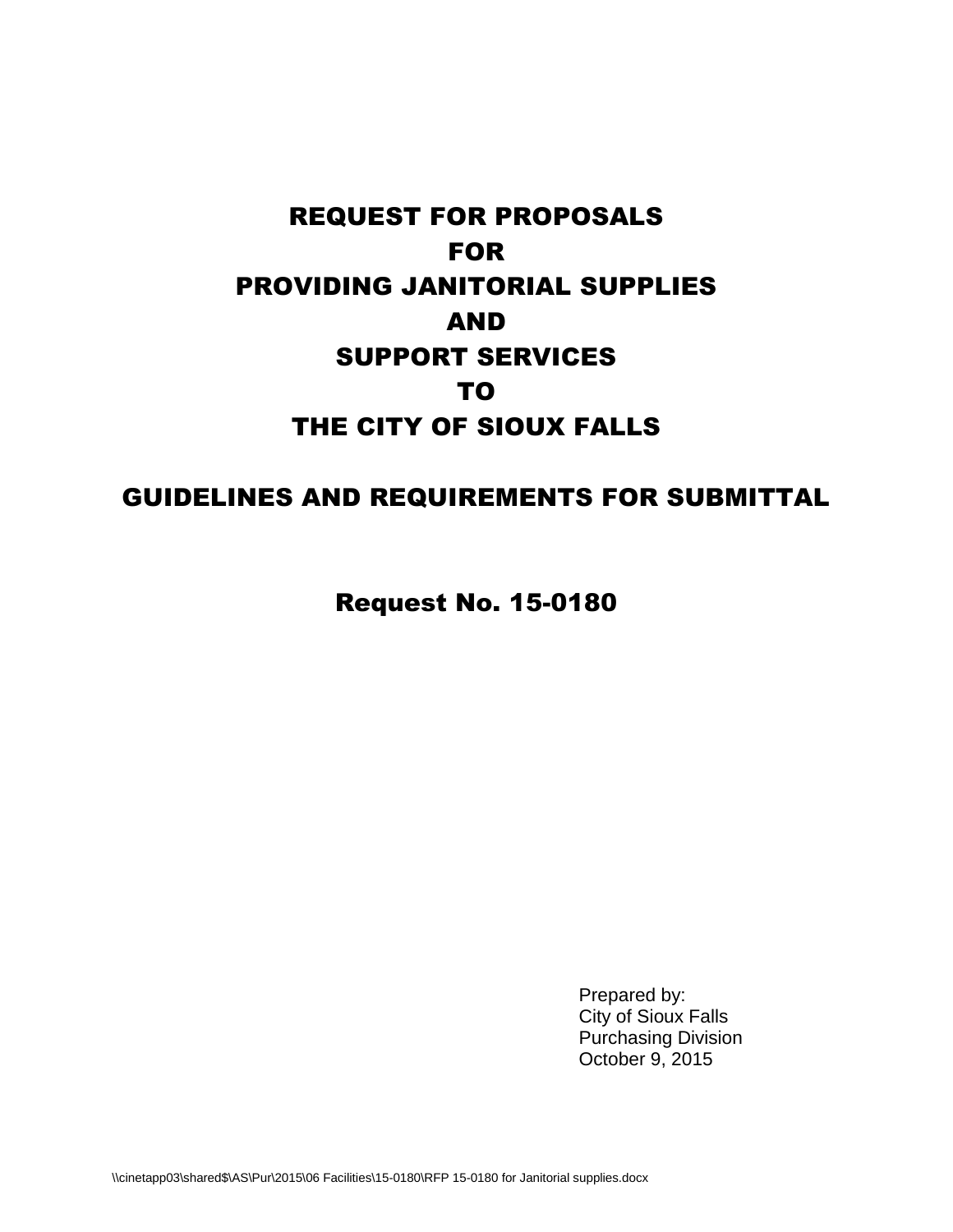# **TABLE OF CONTENTS**

# **SECTION ONE**

### **Introduction and Instructions**

- 1.01 Purpose of the RFP
- 1.02 Contact Person, Telephone and Email
- 1.03 RFP Schedule of Events
- 1.04 Return Mailing Address and Deadline for Receipt of Proposals
- 1.05 Amendments to the RFP
- 1.06 Notice Provided
- 1.07 Letter of Interest
- 1.08 Pre-Proposal Conference

# **SECTION TWO**

### **Background Information**

- 2.01 Background Information
- 2.02 Current Expenditures

### **SECTION THREE**

### **Scope of Work**

- 3.01 Introduction
- 3.02 General Billing Requirements
- 3.03 Product Support, Customer Service Requirements, and Products
- 3.04 Federal Requirements

# **SECTION FOUR**

### **General Contract Information**

- 4.01 Contract Term, Extension, and Renewal Options
- 4.02 Contract Type
- 4.03 Proposal as Part of the Contract
- 4.04 Additional Terms and Conditions
- 4.05 Supplemental Terms and Conditions
- 4.06 Contract Approval
- 4.07 Taxes and Taxpayer Tax Identification

# **SECTION FIVE**

### **Evaluation Criteria and Contractor Selection**

- 5.01 Demonstrated Ability to Provide Acceptable Materials, Equipment, and Services
- 5.02 Product Support and Customer Service
- 5.03 Experience, Qualifications, Plan and Past Performance
- 5.04 Contract Cost
- 5.05 Oral Presentations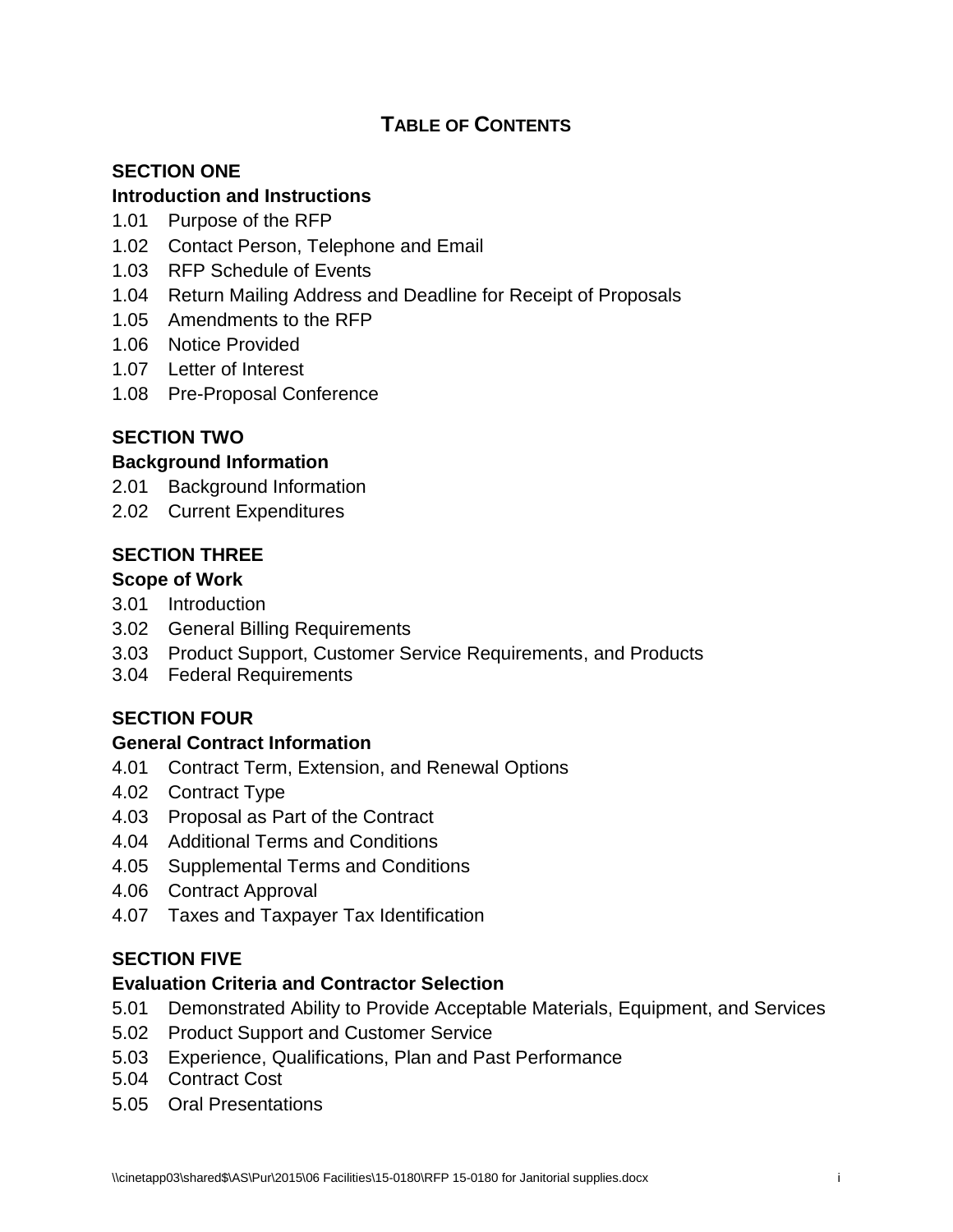# **TABLE OF CONTENTS (***CONT'D***)**

5.06 Samples/Testing

# **SECTION SIX**

### **Proposal Format and Content**

- 6.01 Proposal Format and Content
- 6.02 Introduction
- 6.03 Demonstrated Ability to Provide Acceptable Materials, Equipment, and Service
- 6.04 Product Support and Customer Service
- 6.05 Experience and Qualifications
- 6.06 Cost Proposal
- 6.07 Required Enclosures

### **SECTION SEVEN**

#### **Standard Proposal Information**

- 7.01 Authorized Signature
- 7.02 City Not Responsible for Preparation Costs
- 7.03 Conflict of Interest
- 7.04 Offeror's Certification
- 7.05 Offer Held Firm
- 7.06 Amendments to Proposals and Withdrawals of Proposals
- 7.07 Alternate Proposals
- 7.08 Evaluation of Proposals
- 7.09 Right of Rejection
- 7.10 Clarification of Offers
- 7.11 Contract Negotiation
- 7.12 Failure to Negotiate
- 7.13 Notice of Intend to Award—Offeror Notification of Selection

### **SECTION EIGHT**

### **Attachments**

8.01 Attachments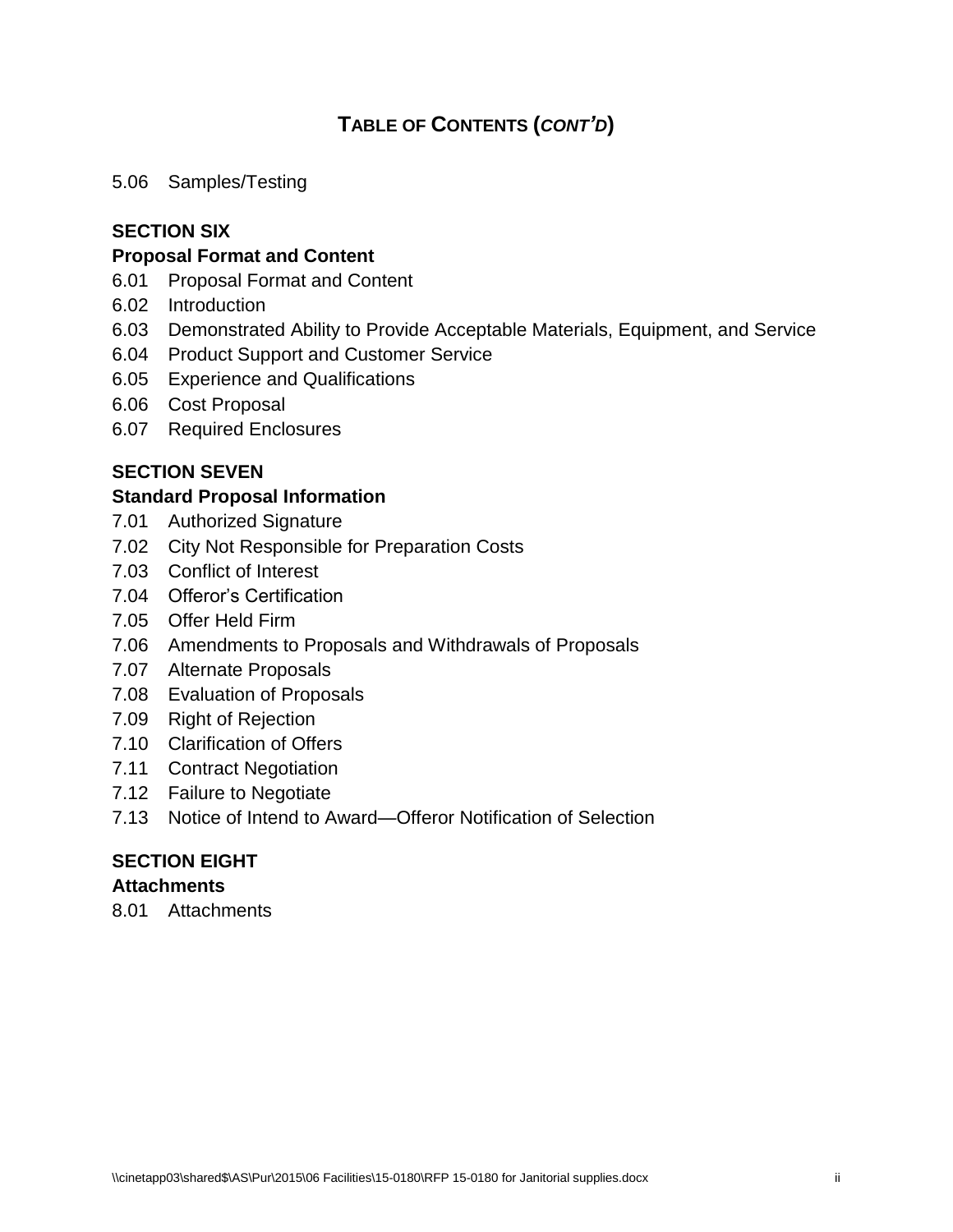### **SECTION ONE INTRODUCTION AND INSTRUCTIONS**

# **1.01 Purpose of the RFP**

This Request for Proposal (RFP) is issued by the City of Sioux Falls acting through its Facilities Management Division and Purchasing Office (hereinafter referred to as the "City"). The Purpose of this RFP is to establish a contract with a qualified vendor for sales and support in the area of janitorial supplies and support services. The resulting contract from this RFP will provide janitorial products and support to the City.

# **1.02 Contact Person, Telephone, and Email**

The Purchasing Specialist is the point of contact for this RFP. All vendor communications regarding this RFP must be directed to the Purchasing Specialist. Unauthorized contact regarding the RFP with other City employees may result in the vendor being disqualified.

| <b>Purchasing Specialist: David Dekker</b> |                        |
|--------------------------------------------|------------------------|
| Phone:                                     | 605-367-8833           |
| Email:                                     | ddekker@siouxfalls.org |

# **1.03 RFP Schedule of Events**

This schedule of events represents the City's best estimate of the schedule that will be followed for this RFP. If a component of this schedule, such as the deadline for receipt of proposals is delayed, the rest of the schedule will be shifted by the same number of days.

The approximate RFP schedule is as follows:

- A. RFP Issued: October 16, 2015.
- B. Letters of Interest are due: October 30, 2015.
- C. Pre-proposal Conference: October 30, 2015, 10 a.m., City Hall Conference Room, 1st Floor.
- D. Proposals due: November 12, 2015.
- E. City issues Notice of Intent to Award a Contract approximately: December 4, 2015.
- F. City issues contract approximately: December 11, 2015.
- G. Contract start date: January 1, 2016.

### **1.04**

# **Return Mailing Address and Deadline for Receipt of Proposals**

Offerors must submit one (1) original (marked "Original") and four (4) copies of the proposal in a sealed envelope or package.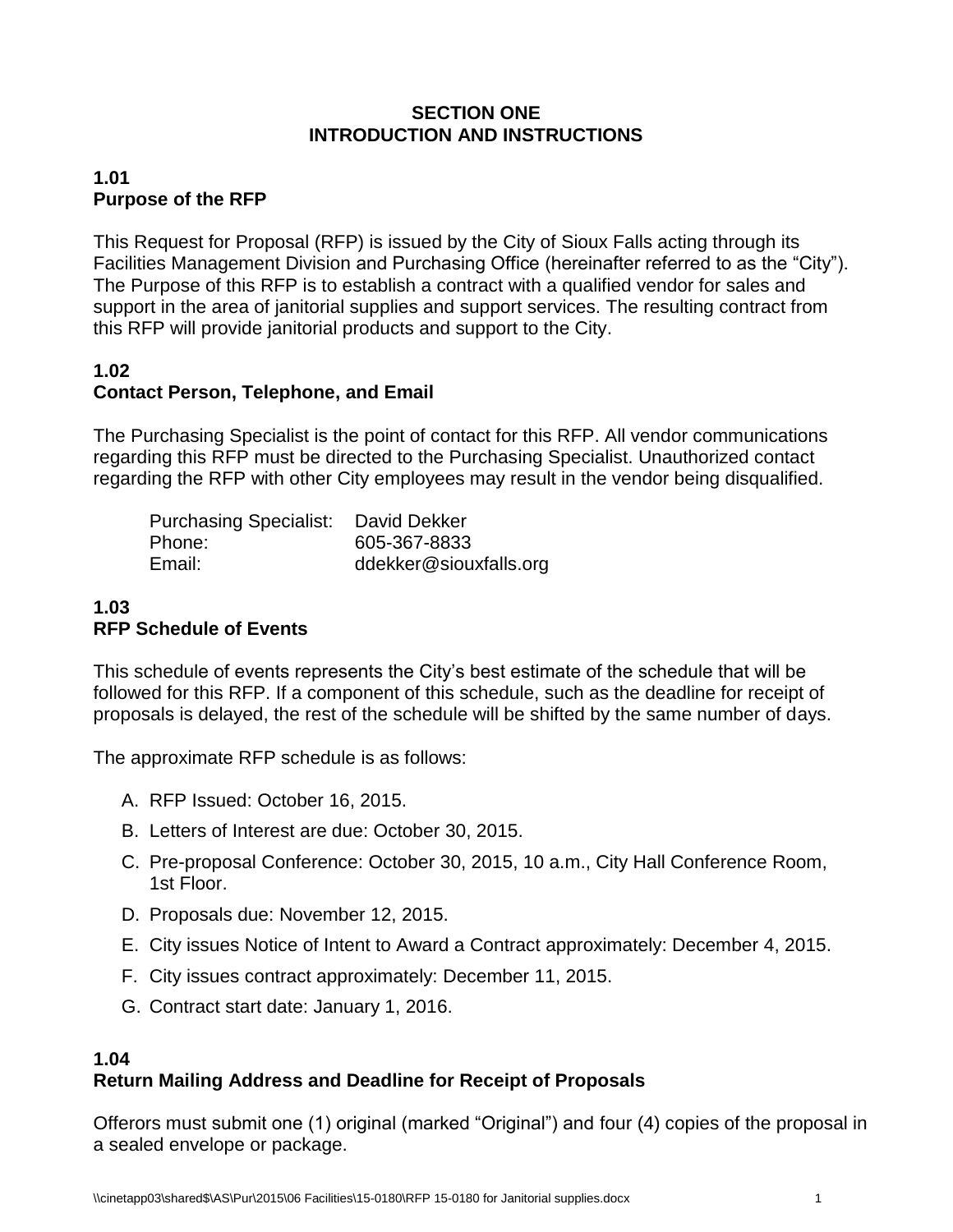Cost proposals should be submitted in a separate sealed envelope or package, clearly labeled "cost proposal."

Envelopes or packages containing proposals must be clearly addressed as described below to ensure proper delivery and to avoid being opened by the City before the deadline for receipt. Envelopes or packages are to be addressed as follows:

### City of Sioux Falls Purchasing Office **Attention: David Dekker** Request for Proposal (RFP): Janitorial Supplies and Support Services RFP No. 15-0180 224 West Ninth Street P.O. Box 7402 Sioux Falls, SD 57117-7402

Proposals must be received by the purchasing agency at the location specified no later than 2 p.m., Central Standard Time, on November 12, 2015. Proposals will not be publicly read at the opening.

Proposals may not be delivered orally, by facsimile transmission, by other telecommunication, or electronic means.

Offerors assume the risk of the method of dispatch chosen. The City assumes no responsibility for delays caused by any delivery service. Postmarking by the due date will not substitute for actual proposal receipt by the City. An Offeror's failure to submit its proposal prior to the deadline will cause the proposal to be rejected. Late proposals or amendments will not be opened or accepted for evaluation.

### **1.05 Amendments to the RFP**

If an amendment to this RFP is issued, it will be provided to all Offerors that submitted a Letter of Interest (see Section 1.07). Amendments will also be posted on the website under Requests for Proposal: [www.siouxfalls.org.](http://www.siouxfalls.org/)

### **1.06 Notice Provided**

The Request for Proposal and any amendments to the RFP will be posted on the following website: [www.siouxfalls.org.](http://www.siouxfalls.org/)

# **1.07 Letter of Interest**

Vendors interested in receiving any notices related to this RFP are required to contact the Purchasing Specialist with the name of their firm, contact person, mailing address, telephone number, and email address. The sole purpose of the Letter of Interest is to provide the purchasing agency with a contact person to receive any notices related to the RFP.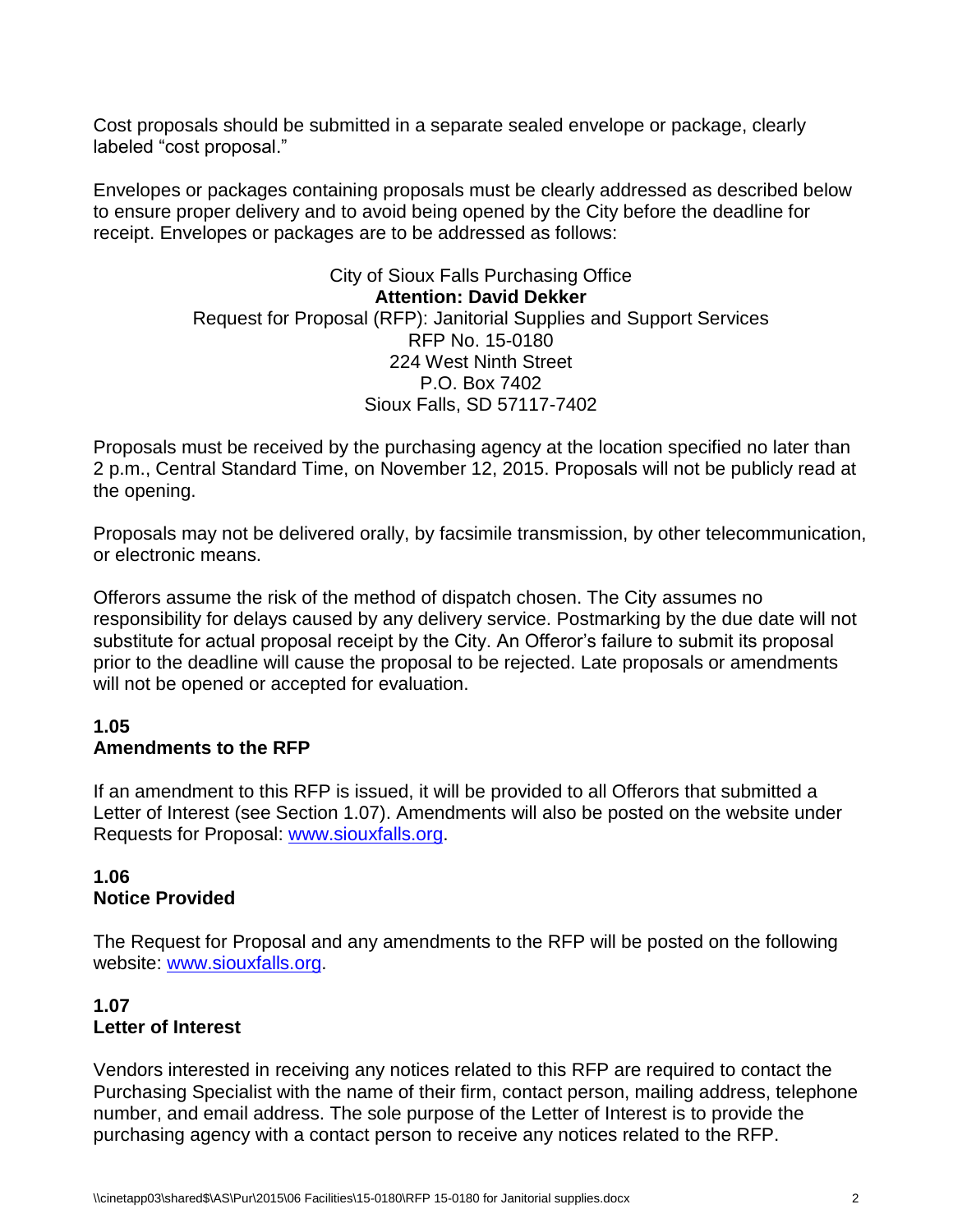Submission of a Letter of Interest is not a requirement for submitting a proposal to this RFP. The City must receive the Letters of Interest from the vendor by October 30, 2015.

### **1.08 Pre-Proposal Conference**

A Pre-Proposal Conference will be held at 10 a.m., October 30, 2015, at City Hall, 224 West Ninth Street, First Floor Meeting Room. Representatives of the City will be present to discuss the Request for Proposal. Vendors interested in submitting a proposal are encouraged to attend and participate in the conference. The City will issue such addenda as the City considers necessary in response to questions arising at the conference. Oral statements may not be relied upon and will not be legally binding or legally effective.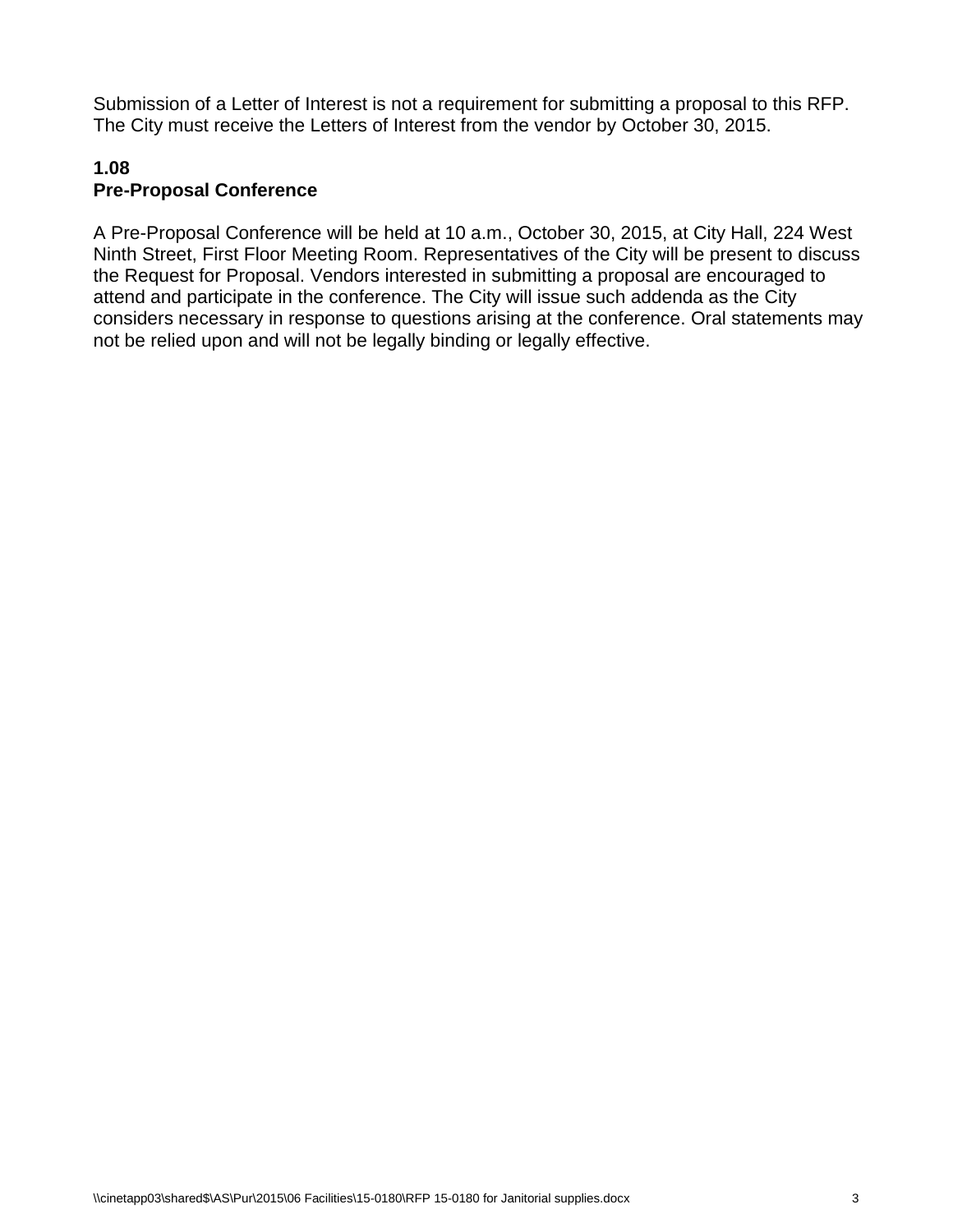# **SECTION TWO BACKGROUND INFORMATION**

# **2.01 Background Information**

The City is requesting proposals from firms interested in providing janitorial supplies and related support services described herein. The City anticipates that, based on its review and evaluation of the proposals received pursuant to this RFP, it will select a firm and execute a contract whereby the proposing firm renders services to the City, in accordance with the terms and conditions set forth.

# **2.02 Current Expenditures**

The City has budgeted approximately \$220,000.00 for janitorial supplies in 2016.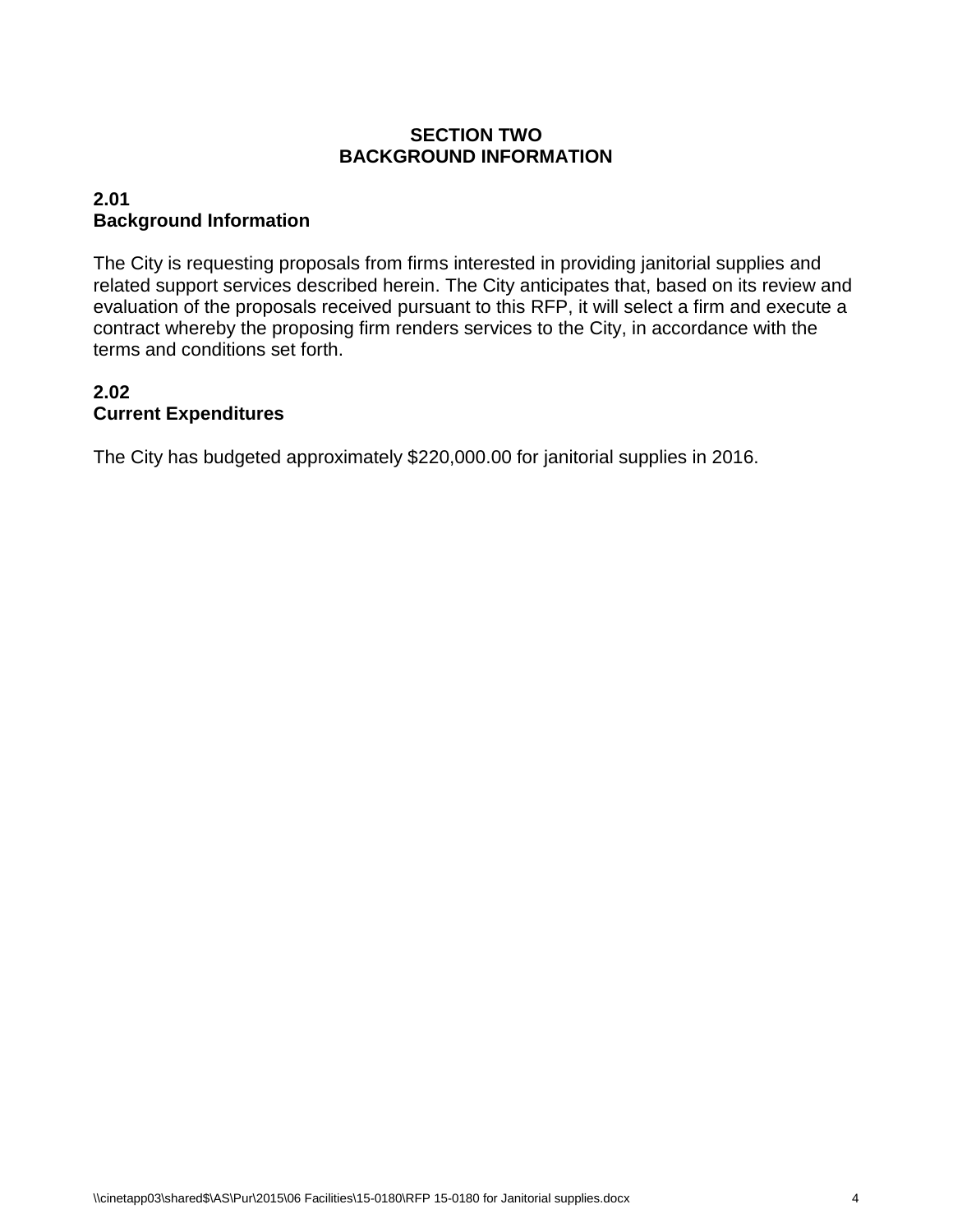### **SECTION THREE SCOPE OF WORK**

### **3.01 Introduction**

The City intends to contract with the qualified offeror whose proposal is deemed to be the most advantageous to the City. No contract will be awarded solely on the basis of price. Only those proposals determined to meet all of the requirements of this RFP will be given consideration. Any proposals that are deemed to be nonconforming to the stated requirements will be rejected. Therefore, proposing forms shall use particular care in reviewing the RFP requirements as set forth in this RFP.

# **3.02 General Billing Requirements**

The City seeks an efficient billing process. The City requires invoicing to each account, as requested, at no additional charge to the City. The billing format will be reviewed and approved by the contract administrator previous to the final contract agreement. Offeror must thoroughly describe their ability to accept and process orders using purchase orders or purchasing cards. Offerors must also discuss their ability to receive online payment via purchase card, receive an electronic funds transfer from the City, and/or a seamless electronic interface to City accounting systems.

The City **will not** accept fuel surcharges, delivery charges, or any other miscellaneous fees and/or surcharges.

Offerors are invited to provide any other information that they feel is relevant to this RFP process. For example, would the Offeror provide any additional services at no cost to the City or assist the City in evaluating its existing needs and future needs.

# **3.03**

# **Product Support, Customer Service Requirements, and Products**

### **Product Support**

The City expects a high level of product support. Customer service representatives and sales representatives must be able to provide detailed product information and training as requested by the City. Information sheets and Safety Data Sheets (SDS) must be available upon request by any City employee.

In addition to support on existing products and supplies, the Offeror must be able to provide continued education on new product opportunities, new cleaning methods, new equipment opportunities, and new environmentally friendly opportunities.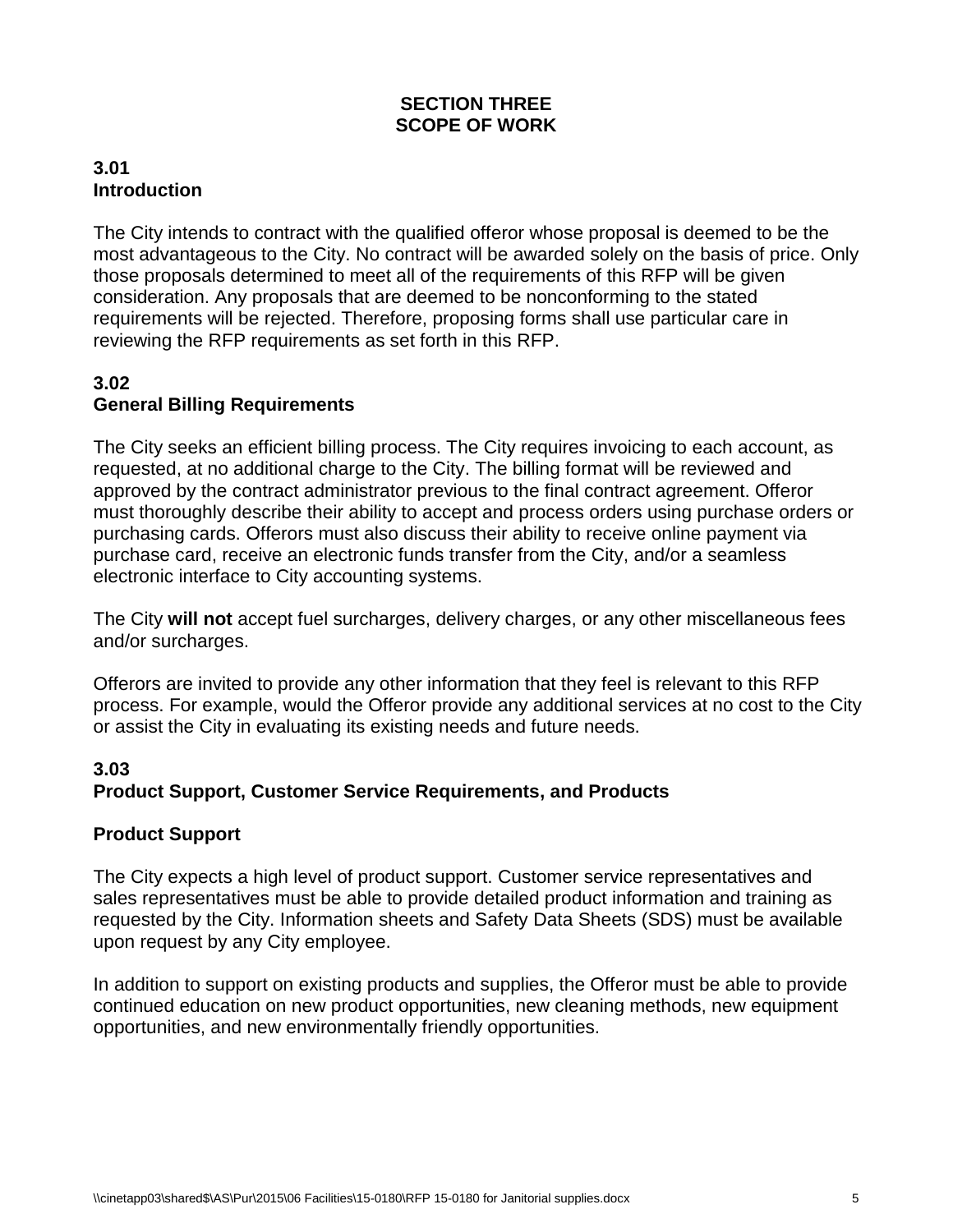### **Customer Service**

The City seeks a high level of customer service. Customer service representatives will be assigned to each account by area and shall be familiar with all aspects of the City's requirements and conditions of the contract. The Offeror must promptly notify the City's contract administrator of any changes to the list of customer service representatives.

Customer service should be available through a variety of means including but not limited to the following methods: online, email, phone, and in person. A customer service representative should meet with the Custodial Supervisor in person on a quarterly basis to ensure the program is running smoothly. Orders, whether by purchase order or by procurement card, will be placed by various City employees, departments, and locations.

### **Products**

Janitorial and sanitary (Jan/San) supplies to be included but not be limited to chemicals, hand soap, sanitizer, gloves, restroom supplies, and floor care supplies. The attached Exhibit A shows specific Jan/San items in which the City had a high usage during the current year. The City requests that a full line of Jan/San items to be quoted including all items in this list, as well as a quote of the Offeror's cost plus a standard mark up on all Jan/San products.

### **3.04 Federal Requirements**

The Offeror must identify and comply with all known federal requirements that apply to the proposal, the evaluation, or the contract.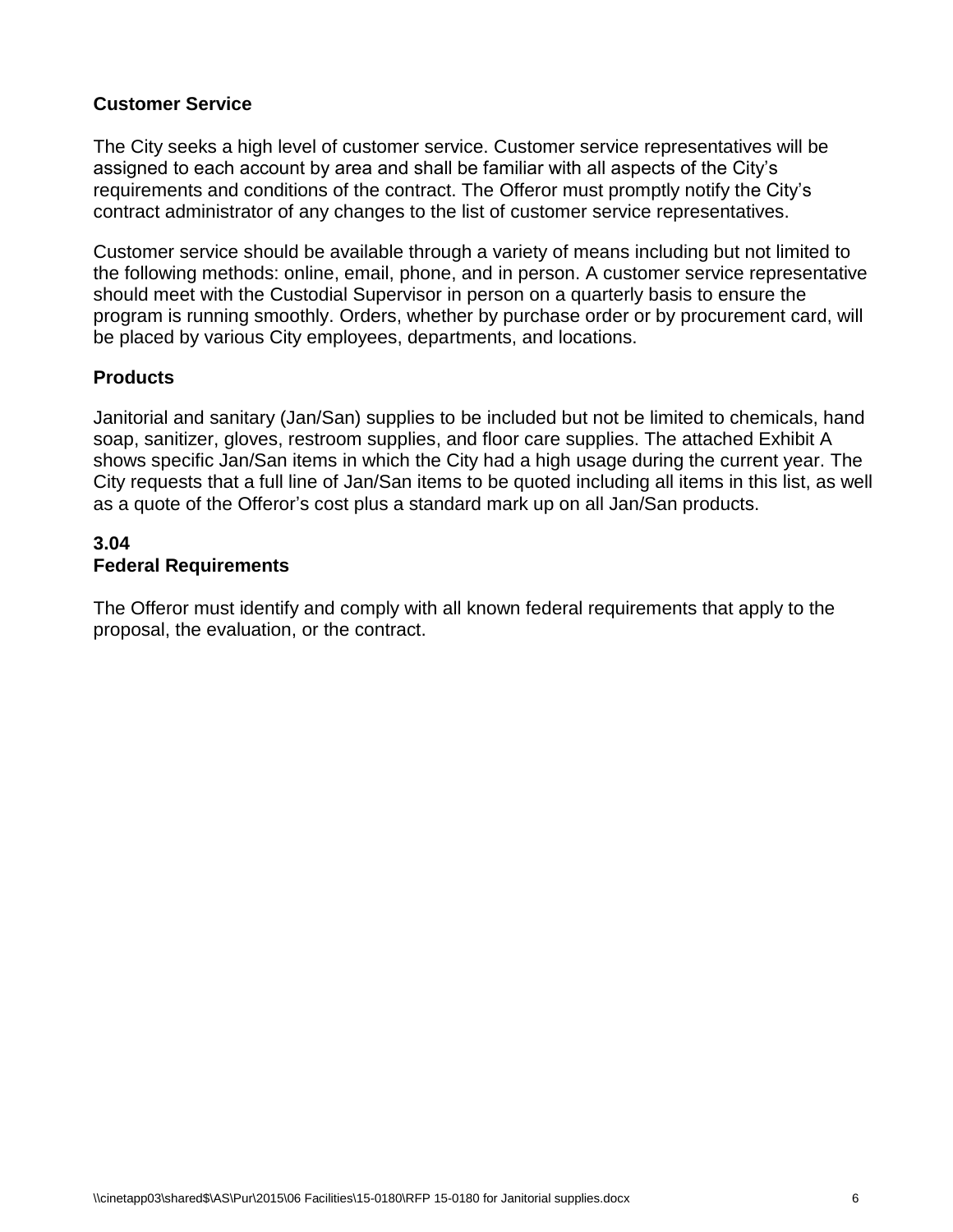### **SECTION FOUR GENERAL CONTRACT INFORMATION**

# **4.01 Contract Term, Extension, and Renewal Options**

The City intends to enter into contract with an initial term of three (3) years, with options for up to two (2), one-year contract renewals, or extensions.

# **4.02 Contract Type**

This contract is a fixed price with adjustment contract. The initial contract price will be based upon prices submitted by the Offeror, subject to contract negotiations with the City and shall be firm for the first year of the contract. Price adjustments will be negotiated at the request of either party in the extension periods or through an adjustment clause.

The City must be notified in a timely manner of all price changes.

The Contractor shall meet with the Custodial Supervisor not less than once per quarter to conduct a contract and performance review of the Contractor. These meetings will be either in person in Sioux Falls or via phone call with not less than two in-person meetings per year. This review will include a review of the pricing, delivery performance, customer service, and improving operational efficiencies. If necessary, appropriate adjustments to the pricing may be negotiated for the new quarter if agreed upon by both parties.

Written requests for price changes in term contracts after the firm price period must be submitted in writing to the City. Any price change will be based on the Offeror/Contractor's actual cost change only, as shown in written documentation. All requests for price changes must be in writing, must not constitute increases in profit and must contain data establishing or supporting the change in cost. At the option of the City: (1) the request may be granted; (2) the contract may be cancelled and solicitation may be re-advertised; or (3) continue the contract without change.

The City will accept or reject all such written requests within thirty (30) days of the date of receipt of Offeror's request for price increase and receipt of proper written documentation, whichever is later.

If a price change is approved, the City will issue an amendment to the contract specifying the date the change will be effective. Contractor will be required to send notice to all users of the contract. All services and related accessories are to be billed at prices in effect at the time the service was rendered or order was placed.

When the City rejects a request for a price change, the Contractor will be notified and the contract will continue without change.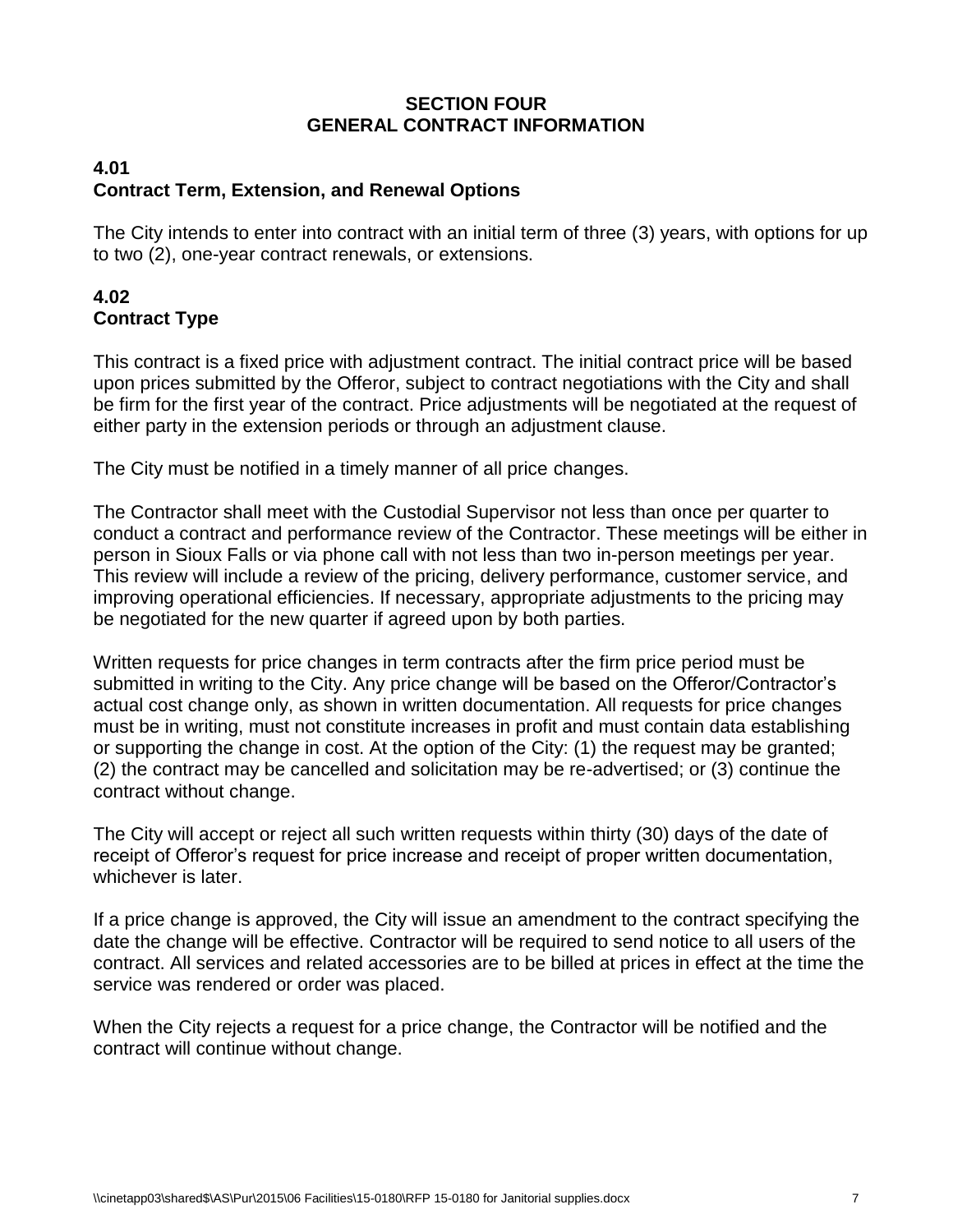# **4.03 Proposal as a Part of the Contract**

Part or all of this RFP and the successful proposal may be incorporated into the contract.

#### **4.04 Additional Terms and Conditions**

The City reserves the right to add, delete, or modify terms and conditions during contract negotiations. These terms and conditions will be within the scope of the RFP and will not affect the proposed evaluations.

### **4.05 Supplemental Terms and Conditions**

Proposals, including supplemental terms and conditions, will be accepted, but supplemental conditions that conflict with those contained in this RFP, or that diminish the City's rights under any contract resulting from the RFP, will be considered null and void. The City is not responsible for identifying conflicting supplemental terms and conditions before issuing a contract award. After award of contract:

- A. If conflict arises between a supplemental term or condition included in the proposal and a term or condition of the RFP, the term or condition of the RFP will prevail; and
- B. If the City's rights would be diminished as a result of application of a supplemental term or condition included in the proposal, the supplemental term or condition will be considered null and void.

### **4.06 Contract Approval**

This RFP does not, by itself, obligate the City. The City's obligation will commence when the Mayor signs the contract. Upon written notice to the Contractor, the City may set a different starting date for the contract. The City will not be responsible for any work done by the Contractor, even work done in good faith, if it occurs prior to the contract start date set by the City.

# **4.07**

# **Taxes and Taxpayer Tax Identification**

The Contractor must provide a valid Vendor Tax Identification Number as a provision of the contract.

The City is not responsible for and will not pay local, state, or federal taxes. The City sales tax exemption number is 1018-1374-ST, and certificates will be furnished upon request by the purchasing agency.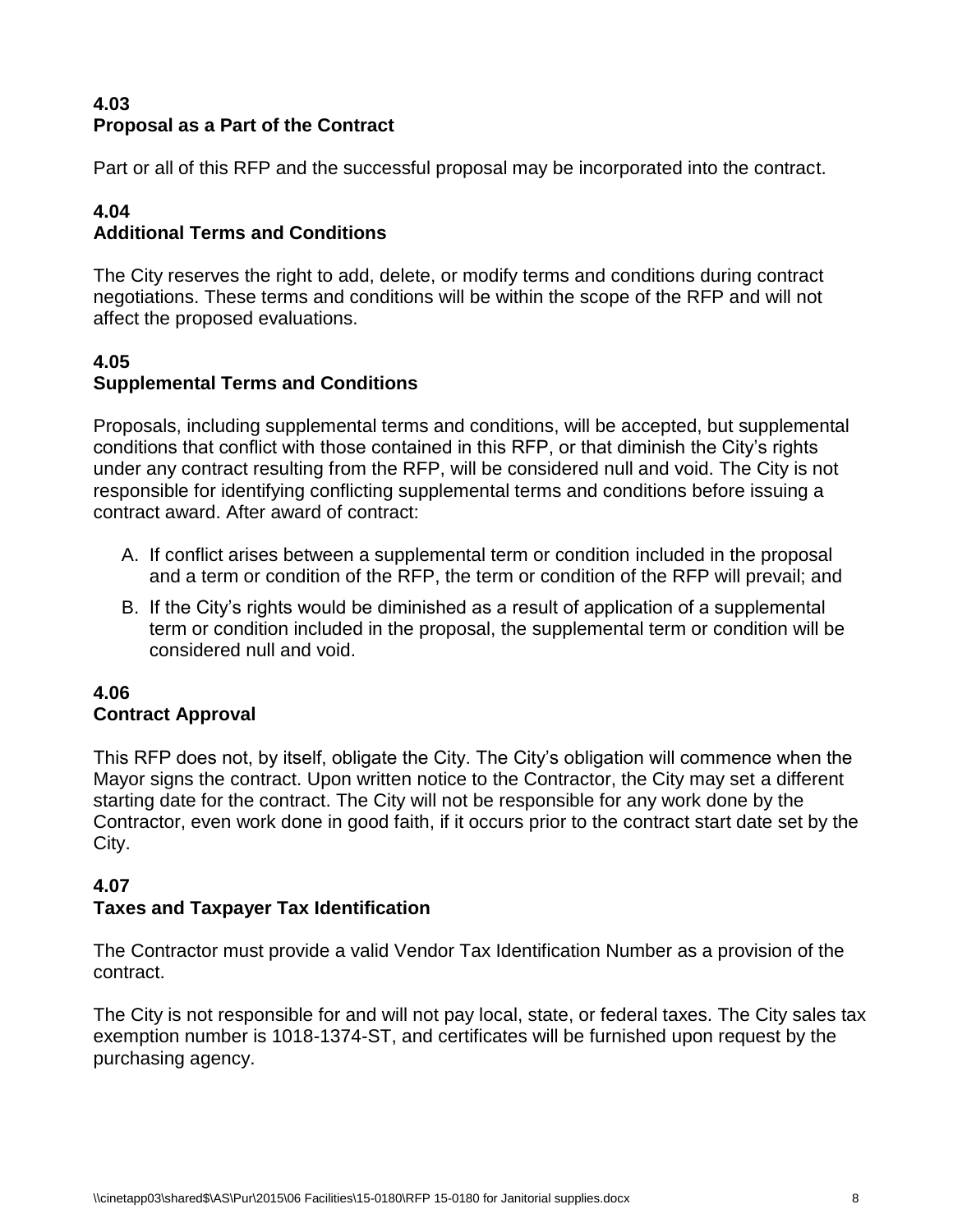### **SECTION FIVE EVALUATION CRITERIA AND CONTRACTOR SELECTION**

### **THE TOTAL NUMBER OF POINTS USED TO SCORE THIS CONTRACT IS 100**

# **5.01**

# **Demonstrated Ability to Provide Acceptable Materials, Equipment, and Services.**

**Thirty percent (30%)** of the total possible evaluation points will be assigned to this criterion.

Proposals will be evaluated against the questions set out below:

- A. Does the Offeror provide a Vendor-Managed Computerized Cleaning Cost Analysis Program with the following features?
	- 1. Ability to provide estimated total square feet for the facility(s) as a whole, by floor, and by specific area.
	- 2. Ability to provide estimated total labor hours and labor costs as a whole, by floor, by specific area and per full-time employee (FTE).
	- 3. Ability to provide estimated supply quantities and associated costs.
	- 4. Ability to provide estimated cleaning cost totals, with the ability to break down into units such as square foot cleaning costs or per user cleaning costs.
	- 5. Ability to provide estimated number of cleaning hours per full-time employee (FTE), number of square feet per FTE, and number of FTEs.
	- 6. Ability to create a routine task list by building(s), by floor, or by area and a special project task list by building, by floor, or by area for special projects.
	- 7. Ability to create customer-focused reporting.
	- 8. Customer-focused task manager program.
	- 9. Training programs that include training job cards and flow charts able to be incorporated into a training manual or handbook.
- B. Does the Offeror offer a Risk Management Program?

The proposing firm should propose a Risk Management Program to include product liability insurance, quality control, professional advice, safety, and environmental concerns. This program should be outlined in the vendor's proposal.

The firm awarded the contract must be able to provide all locations copies of all Safety Data Sheets (SDS) in compliance with OSHA's Hazard Communication Standard. All labels for secondary containers are to meet OSHA requirements.

C. Does the Offeror offer a Chemical Portioning System?

The proposing firm should propose a proportioning system to be utilized at City locations. This should be a push button dispensing system, or equivalent, which will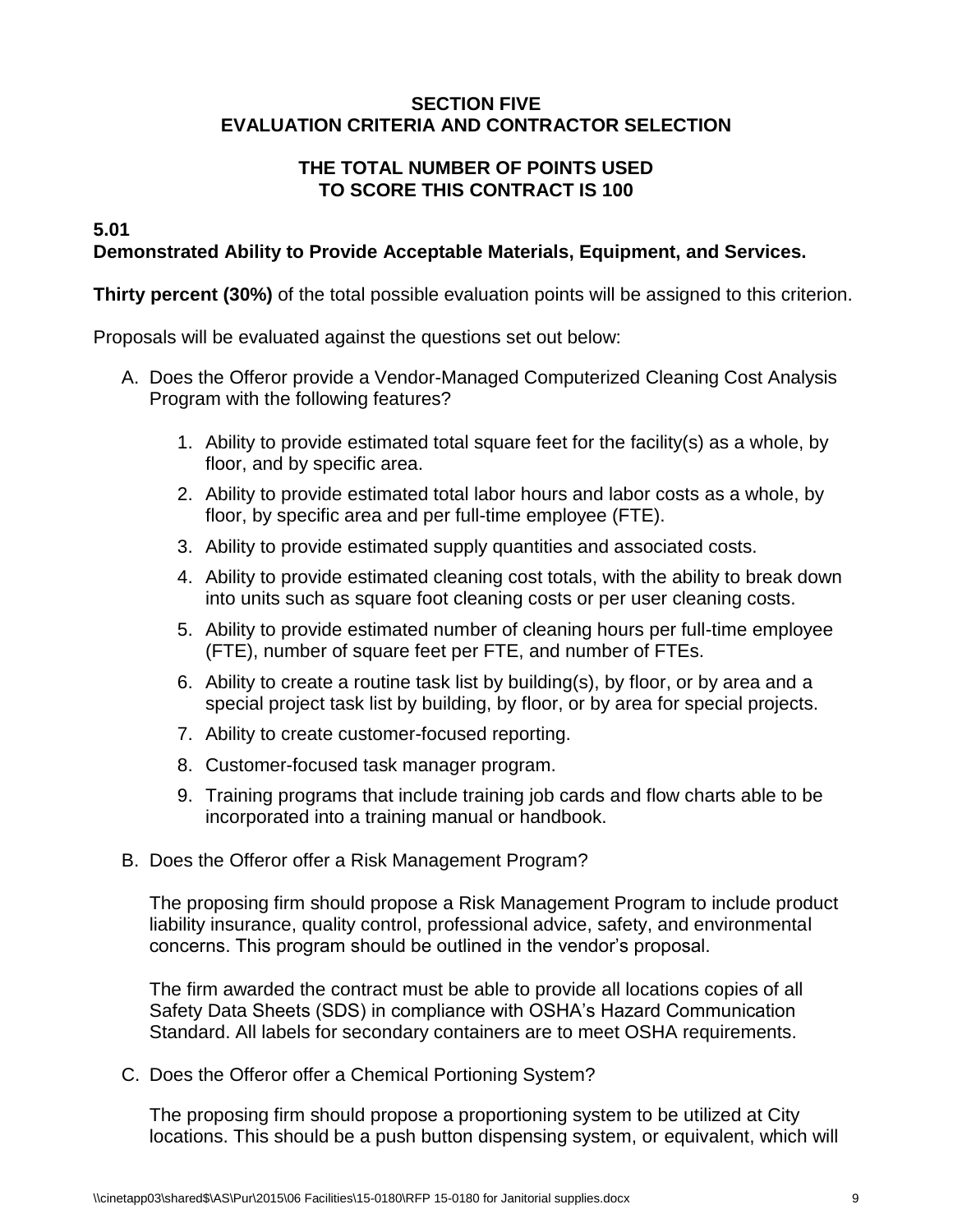meter the selected product at the correct dilution rate without waste. The system should provide product security via locking cabinet. It should provide low flow dispensing for small containers such as quart bottles and high-flow dispensing for large containers such as mop buckets. The system should take up a minimum of space. Product usage wall charts will be provided as required. Quick reference materials in a laminated, color-coded bilingual format should be provided as requested. Proposing firms should include descriptive literature of the system proposed.

D. The ability of the Offeror to provide a complete Jan/San product line.

### **5.02 Product Support and Customer Service**

**Twenty-five percent (25%)** of the total possible evaluation points will be assigned to this criterion.

Proposals will be evaluated against the questions set out below:

- A. Does the Offeror commit to assign account specific representative(s) to the City account?
- B. Does the Offeror offer a comprehensive training program that meets the following criteria?
	- 1. New Employee Orientation—To be offered as requested by the City. City may request on-site training or computer-based training depending upon department needs. Trainers shall have at least three (3) years of training experience.
	- 2. Product, Process, and Safety—To be offered in formats applicable to individuals or groups in seminar and/or hands-on format as requested by the City. Sessions to be available as requested by the City. City may request onsite training or computer-based training depending upon department needs. Trainers shall have at least three (3) years of training experience.
	- 3. Regulatory Compliance Updates—To be offered annually in compliance with OSHA requirements.
	- 4. Handouts/Printouts—Each training session should include employee handouts as necessary.
	- 5. Certifications of Completion—To be awarded to each employee upon the successful completion of each training program.
- C. Does the Offeror offer a variety of ordering options? Order options shall include, but not be limited to, telephone orders, email orders, and Internet orders.
- D. Does the Offeror offer delivery of products within 48 hours of order placement?
- E. Proposing firms shall provide data related to their distribution center(s) including location, availability of inventory, and method(s) of delivery; i.e., vendor delivery, common carrier, UPS, FedEx, etc. Proposing firms shall identify their intended form of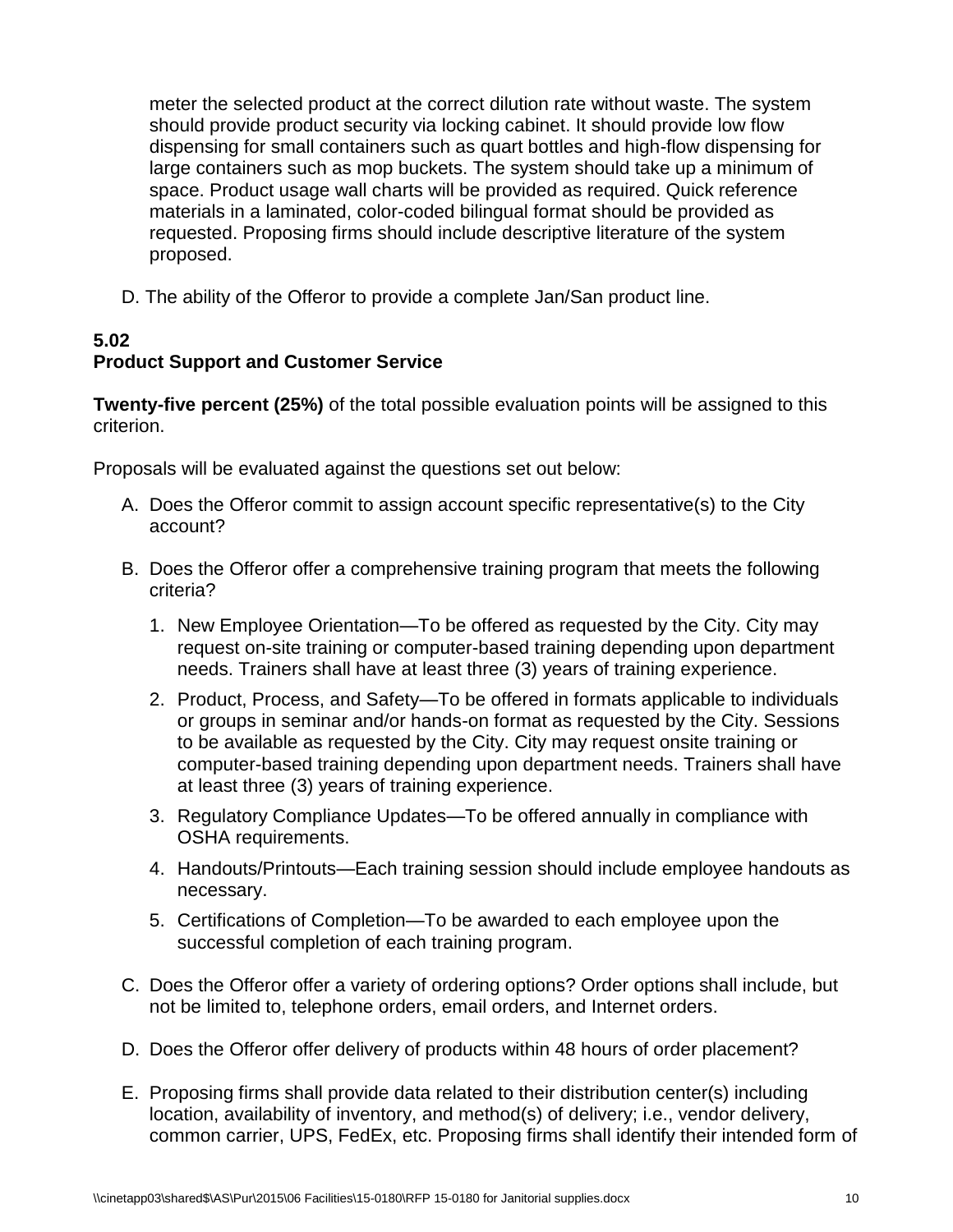delivery to be utilized for standard City orders. The City **will not** accept delivery charges, fuel surcharges, or any other miscellaneous charges or fees. In cases of urgent orders, expedited delivery may be requested. In instances of expedited delivery, vendor must receive City approval prior to shipment for any charges; i.e., freight, handling, etc., to be incurred.

### **5.03 Experience, Qualifications, Plan, and Past Performance**

**Fifteen percent (15%)** of the total possible points will be assigned to this criterion.

Proposals will be evaluated against the criteria set out below:

- A. Does the Offeror provide a minimum of three (3) references for "like-sized" facilities with which the firm has conducted business and performed similar services as outlined in this RFP?
- B. Experience of company representatives to be assigned to City accounts as well as backup personnel outlined in the submitted proposal?
- C. Does the Offeror provide an implementation plan in the submitted proposal?

Proposing firms shall provide a schedule of implementation in their submittals. Failure to meet this schedule without prior written authorization from the City may result in termination of this award at the discretion of the City. The proposing firm shall note any submitted dispensers other than those currently in use in City locations/buildings shall be replaced at no cost to the City. Any replacement dispensers must be equivalent or exceeding quality to existing dispensers. The City will determine equivalency of submitted replacement dispensers.

The successful firm will be responsible for removing the current dispenser and installing the new dispensers. Newly installed dispensers shall utilize existing hardware holes and mounts wherever possible. All newly installed dispensers must be installed according to current ADA guidelines.

D. Past performance of the Offeror providing services to the City.

# **5.04 Contract Cost**

**Thirty percent (30%)** of the total possible evaluation points will be assigned to cost.

#### Weight *30 percent*. Maximum Point Value for this Section

Proposing firms shall submit a comprehensive price list with the percent increase from their own acquisition price. Price is to be FOB destination. Proposal cost will be determined by a random sampling, to be determined by the City, of at least ten items with the increase from cost applied prior to converting the cost into cost per usable gallon. Proposing firms shall provide dilution ratios on all concentrate products.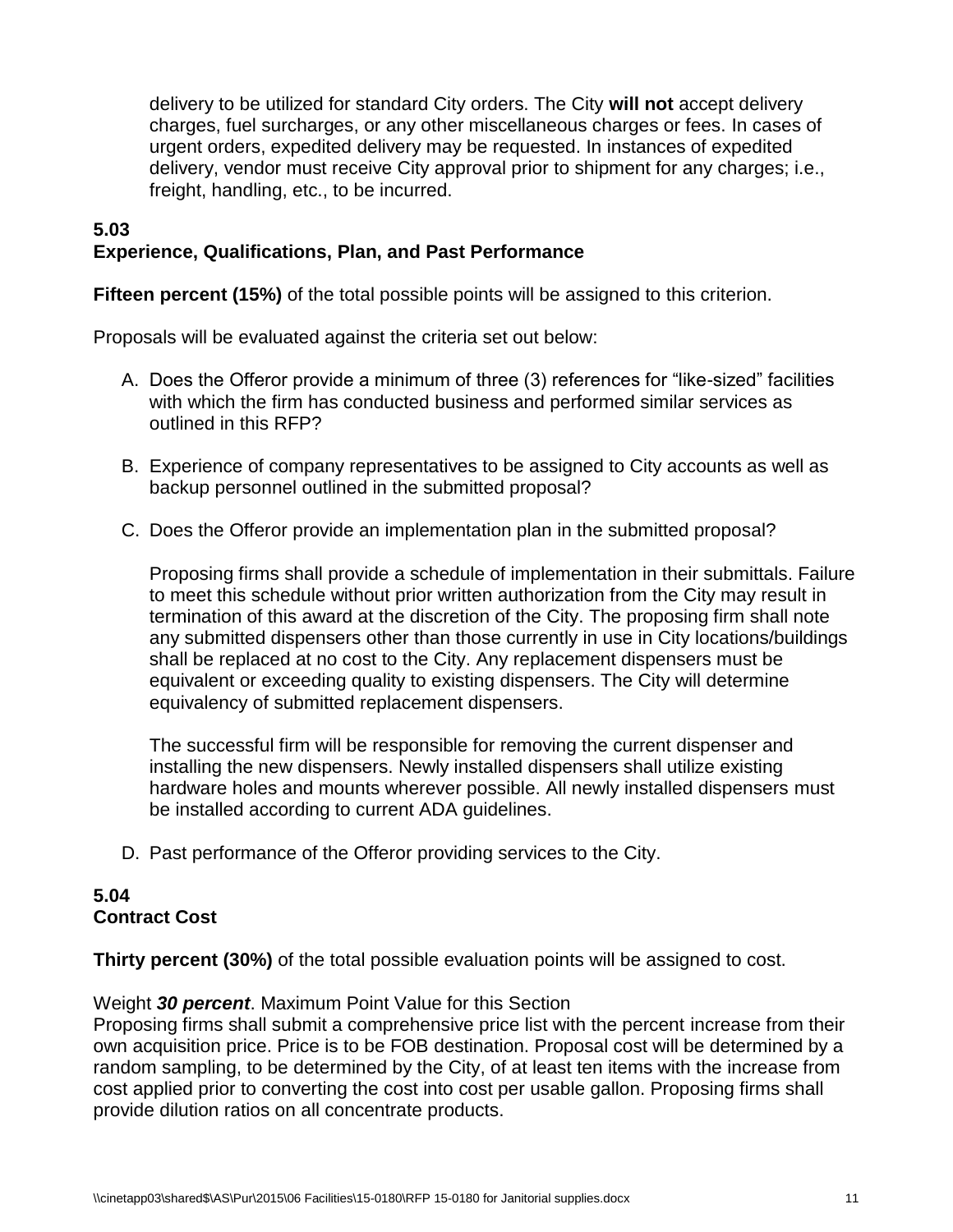# **Converting Cost to Points**

After applying any reciprocal preference, the lowest cost proposal will receive the maximum number of points allocated to cost. The point allocations for cost on the other proposals will be determined as follows:

Price of Lowest Cost Proposal Price of Proposal Being Rated x Total Points for Cost Available = Awarded Points.

Any prompt payment discount terms proposed by the Offeror will not be considered in evaluating cost. The lowest cost proposal will receive the maximum number of points allocated to cost.

# **5.05 Oral Presentations**

Offerors determined to be reasonably acceptable for award **may** be required to provide an on-site presentation of the proposed solution for the evaluation committee.

If presentations are needed, the City will schedule a date, time, and location with each of the Offerors if necessary.

Offerors will be responsible for all costs associated with providing the demonstration.

# **5.06 Samples/Testing**

Offerors will be required to provide any requested product samples for testing. The City will determine the products for testing. There will be no cost to the City for the testing of these products. Products selected for sample must be delivered in a timely manner.

The requesting department will conduct the testing to determine performance and acceptability and provide a written report which will be used in rating the RFP.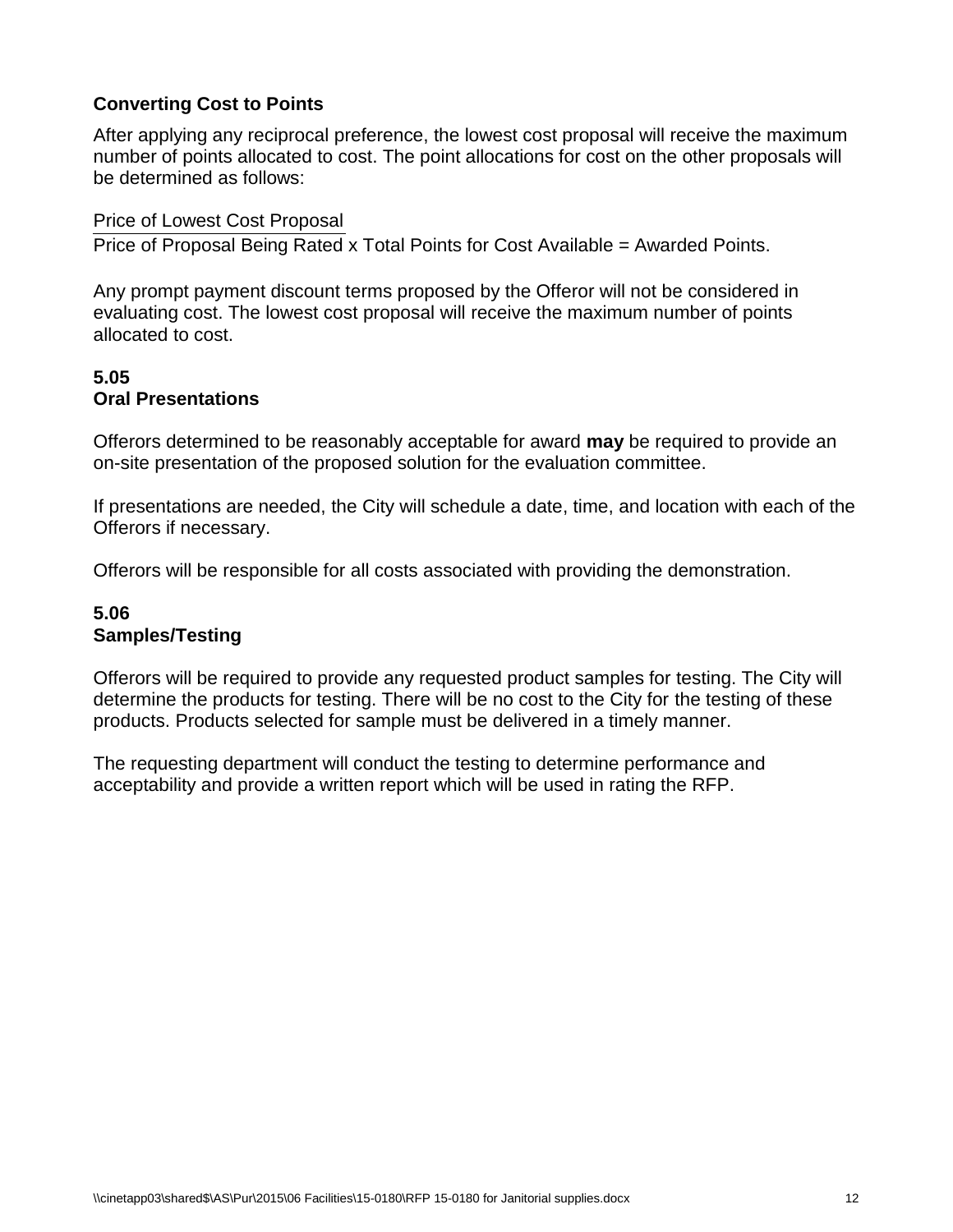### **SECTION SIX PROPOSAL FORMAT AND CONTENT**

### **6.01 Proposal Format and Content**

The City discourages overly lengthy and costly proposals; however, in order for the City to evaluate proposals fairly and completely, Offerors must follow the format set out in this RFP and provide all information requested. The Offeror's proposal shall include a point-by-point response for each paragraph in this RFP.

### **6.02 Introduction**

Proposals must include the complete name and address of the Offeror's firm and the name, mailing address, and telephone number of the person the City should contact regarding the proposal.

Proposals must confirm that the Offeror will comply with all provisions in this RFP. The proposal must disclose any instances where the firm or any individuals working on the contract has a possible conflict of interest and, if so, the nature of that conflict.

Proposals must be signed by a company officer empowered to bind the company. The Offeror's failure to include these items in the proposals may cause the proposal to be determined to be nonresponsive and the proposal may be rejected.

#### **6.03 Demonstrated Ability to Provide Acceptable Materials, Equipment, and Services.**

Offerors must provide a comprehensive response to Section 5.01. Responses must be in the same sequence as they appear in Section 5.01. If necessary, an Offeror must provide supporting narrative and documentation when required in response to the requirements of this section.

# **6.04**

# **Product Support and Customer Service**

Offerors must provide a comprehensive response to the product support and customer service requirements specified in Section 5.02. Responses must be in the same sequence as they appear in Section 5.02. Offerors must provide supporting narrative and documentation when required in response to the product support requirements.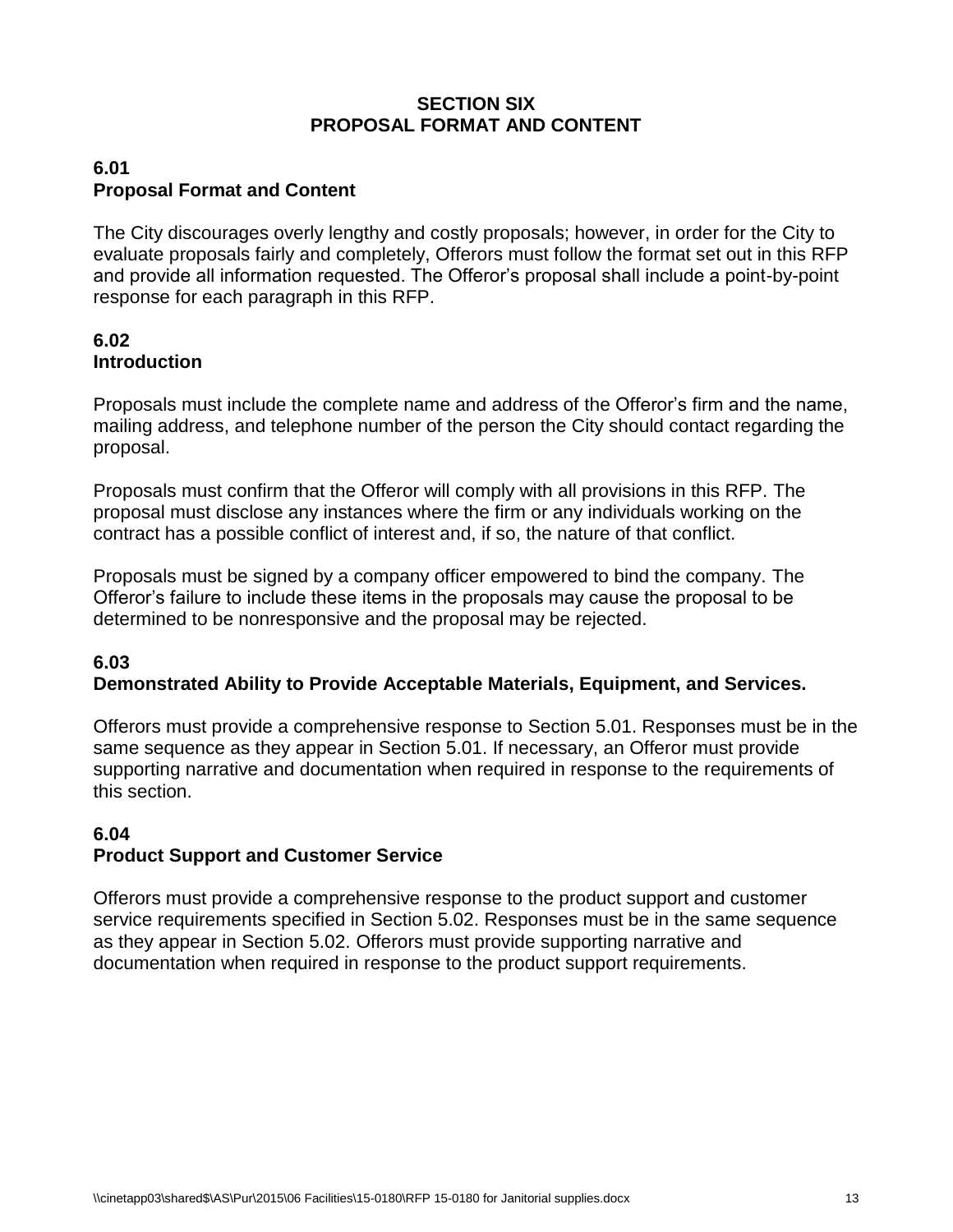### **6.05 Experience and Qualifications**

Offerors must describe the experience of their firm in delivery of janitorial supplies, consultation, and related support services. Additionally, Offerors must provide information specific to the personnel assigned to accomplish the work called for in this RFP. Offerors must provide a narrative description of the organization of the project team and personnel. Provide the following information about each person listed

- A. Title.
- B. Resume.
- C. Description of the type of work the individual will perform.
- D. The number of estimated hours for each individual named above.

If an Offeror intends to use subcontractors, the Offeror must identify in the proposal the names of the subcontractors and the portions of the work the subcontractors will perform. Offerors are responsible for all work performed by their subcontractors.

Offerors must provide three reference names and phone numbers for similar projects the Offeror's firm has completed. The City reserves the right to contact any references provided by the Offeror. Offerors are invited to provide letters of reference from previous clients.

Offerors shall provide an implementation plan per Section 5.03.

# **6.06 Cost Proposal**

The Offerors should list all products, services, and discounts available to the City. All costs associated with the contract must be stated in U.S. currency and represent the monthly reoccurring rates. Any commodities being imported must be identified, and the price must include any applicable customs, brokerage agency fees, and duties.

The Offerors must list any additional service charges not identified, such as long-distance charges for international calls.

### **6.07 Required Enclosures**

The Offerors shall include all-inclusive price lists, along with a markup percentage from their acquisition cost, for all products available. The Offeror shall also include dilution rates for all concentrate products submitted.

The Offerors shall also take care to include requested submittal information detailed through the request for proposal documents.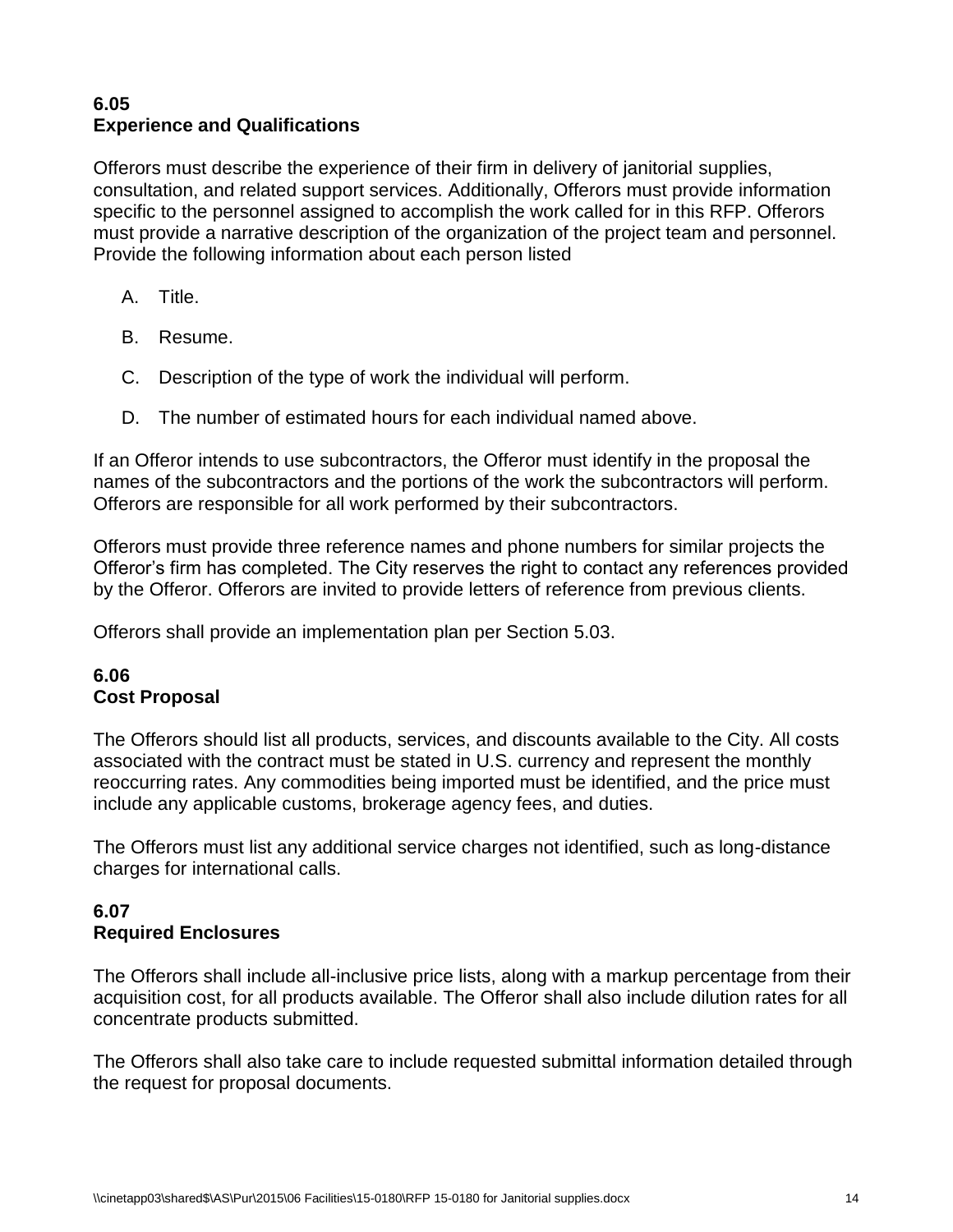### **SECTION SEVEN STANDARD PROPOSAL INFORMATION**

### **7.01 Authorized Signature**

An individual authorized to bind the Offeror to the provisions of the RFP must sign all proposals.

### **7.02 City Not Responsible for Preparation Costs**

The City will not pay any cost associated with the preparation, submittal, presentation, or evaluation of any proposal.

# **7.03 Conflict of Interest**

Offerors must disclose any instances where the firm or any individuals working on the contract has a possible conflict of interest and, if so, the nature of that conflict (e.g., employed by the City). The City reserves the right to cancel the award if any interest disclosed from any source could either give the appearance of a conflict or cause speculation as to the objectivity of the Offeror's proposal. The City's determination regarding any questions of conflict of interest is final.

### **7.04 Offeror's Certification**

By signature on the proposal, the Offeror certifies that it complies with:

- A. The laws of the state of South Dakota.
- B. All applicable local, state, and federal laws, codes, and regulations.
- C. All terms, conditions, and requirements set forth in this RFP.
- D. A condition that the proposal submitted was independently arrived at, without collusion.
- E. A condition that the offer will remain open and valid for the period indicated in this solicitation, and any condition that the firm and/or any individuals working on the contract do not have a possible conflict of interest (e.g., employed by the City).

If any Offeror fails to comply with the provisions stated in this paragraph, the City reserves the right to reject the proposal, terminate the contract, or consider the Contractor in default.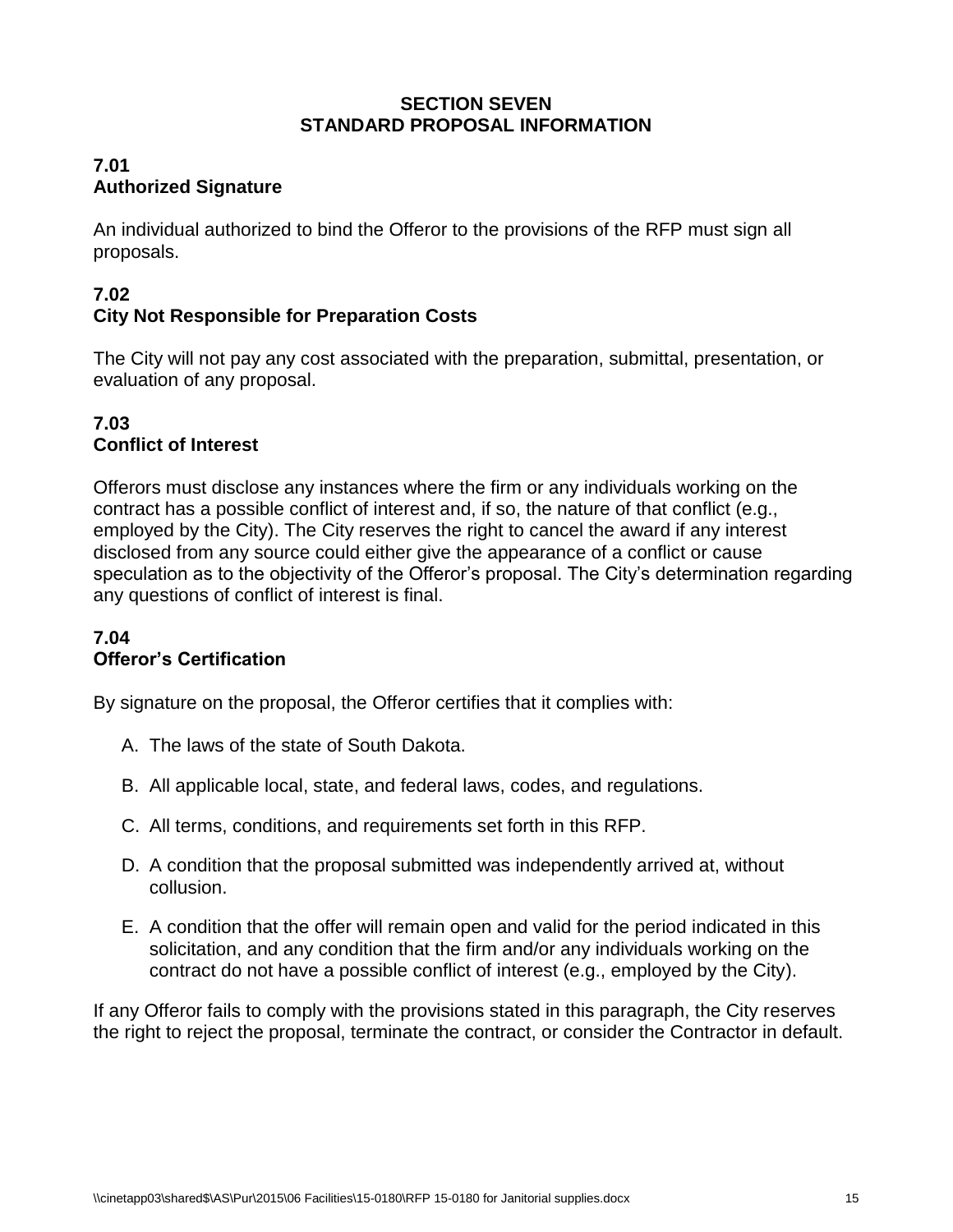# **7.05 Offer Held Firm**

Proposals must remain open and valid for at least **sixty (60) days** from the deadline specified for submission of proposals. In the event award is not made within **sixty (60) days**, the City will send a written request to all Offerors deemed susceptible for award asking Offerors to hold their price firm for a longer specified period of time.

### **7.06 Amendments to Proposals and Withdrawals of Proposals**

Offerors may amend or withdraw proposals prior to the deadline set for receipt of proposals. No amendments will be accepted after the deadline unless they are in response to the City's request. After the deadline, Offerors may make a written request to withdraw proposals and provide evidence that a substantial mistake has been made. The procurement officer may permit withdrawal of the proposal upon verifying that a substantial mistake has been made, and the City may retain the Offeror's bid bond or other bid type of bid security, if one was required.

# **7.07 Alternate Proposals**

Offerors may not submit alternate proposals for evaluation.

# **7.08 Evaluation of Proposals**

All proposals will be reviewed to determine if they are responsive to the requirements of this solicitation. An evaluation committee will evaluate responsive proposals. The evaluation will be based solely on the evaluation factors set forth in this RFP. The evaluation will consider information obtained subsequent to any discussions with Offerors determined to be reasonable for award and any demonstrations, oral presentations, or site inspections, if required in this RFP.

# **7.09 Right of Rejection**

The City reserves the right to reject any proposals, in whole or in part. Proposals received from debarred or suspended vendors will be rejected. The Purchasing Division may reject any proposal that is not responsive to all of the material and substantial terms, conditions, and performance requirements of the RFP.

The Purchasing Division may waive minor informalities that:

- A. Do not affect responsiveness.
- B. Are merely a matter of form or format.
- C. Do not change the relative standing or otherwise prejudice other offers.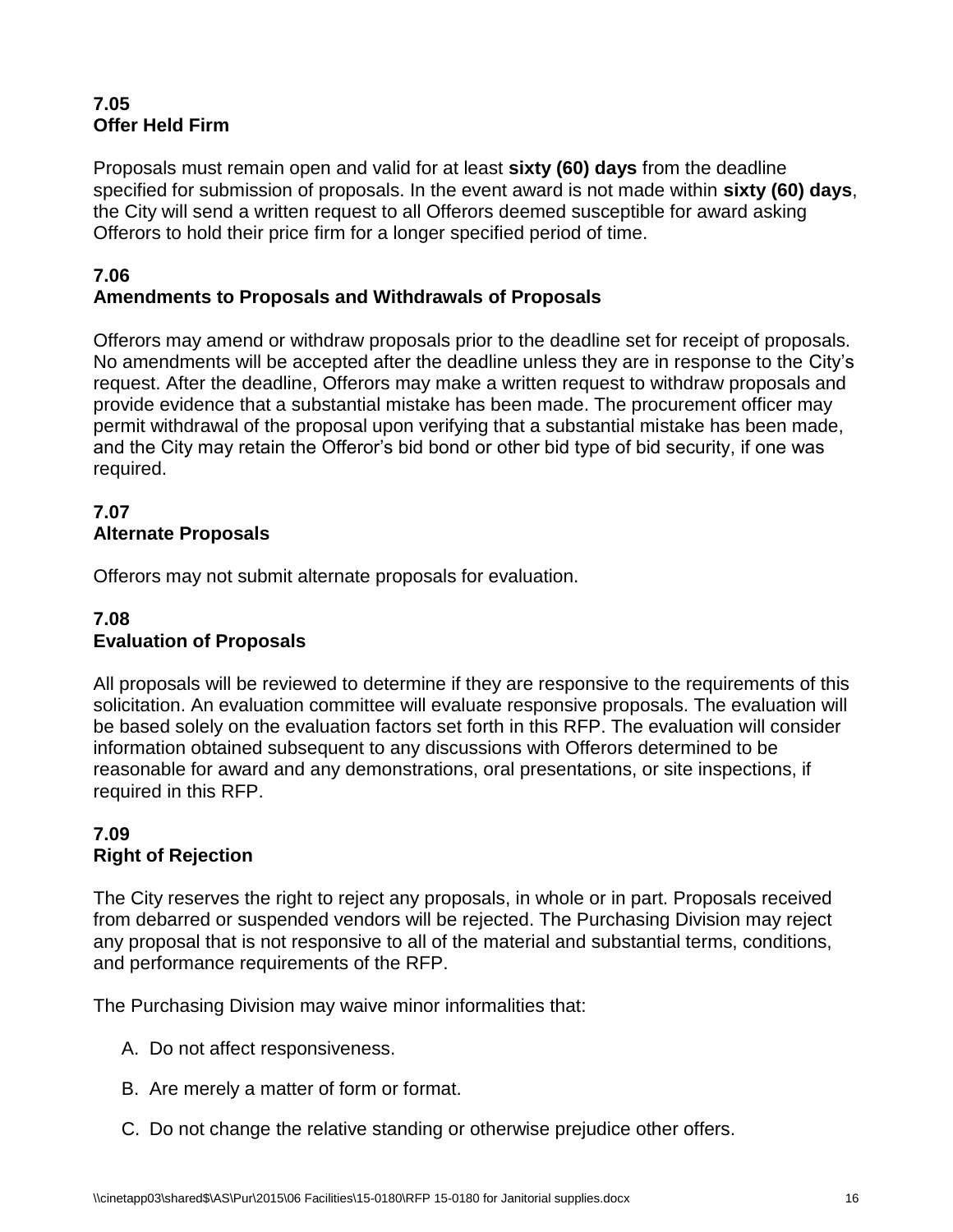- D. Do not change the meaning or scope of the RFP.
- E. Are insignificant, negligible, or immaterial in nature.
- F. Do not reflect a material change in the work.
- G. Do not constitute a substantial reservation against a requirement or provision.

The City reserves the right to reject any proposal determined to be nonresponsive and to reject the proposal of any Offeror determined to be nonresponsive. The City also reserves the right to refrain from making an award if it determines it to be in its best interest.

# **7.10 Clarification of Offers**

In order to determine if a proposal is reasonably susceptible for award, communications by the Purchasing Division or the proposal evaluation committee are permitted with any Offeror to clarify uncertainties or eliminate confusion concerning the contents of a proposal and determine responsiveness to the RFP requirements. Clarifications may not result in a material or substantive change to the proposal. The initial evaluation may be adjusted because of a clarification under this section.

# **7.11 Contract Negotiation**

After final evaluation, the Purchasing Division may negotiate with the Offerors of the highest ranked proposals. Negotiations, if held, will be within the scope of the request for proposals and limited to those items that would not have an effect on the ranking of proposals. If any Offeror fails to provide the necessary information for negotiations in a timely manner, or fails to negotiate in good faith, the City may terminate negotiations and negotiate with the Offeror of the next highest ranked proposal.

If contract negotiations are commenced, they will be held at City Hall, 224 West Ninth Street, Sioux Falls, SD—a date and time to be determined.

If contract negotiations are held, the Offeror will be responsible for all costs including its travel and per diem expenses.

# **7.12 Failure to Negotiate**

If the selected Offeror:

- A. Fails to provide the information required to begin negotiations in a timely manner.
- B. Fails to negotiate in good faith.
- C. Indicates it cannot perform the contract within the budgeted funds available for the project.
- D. If the Offeror and the City, after a good-faith effort, cannot come to terms.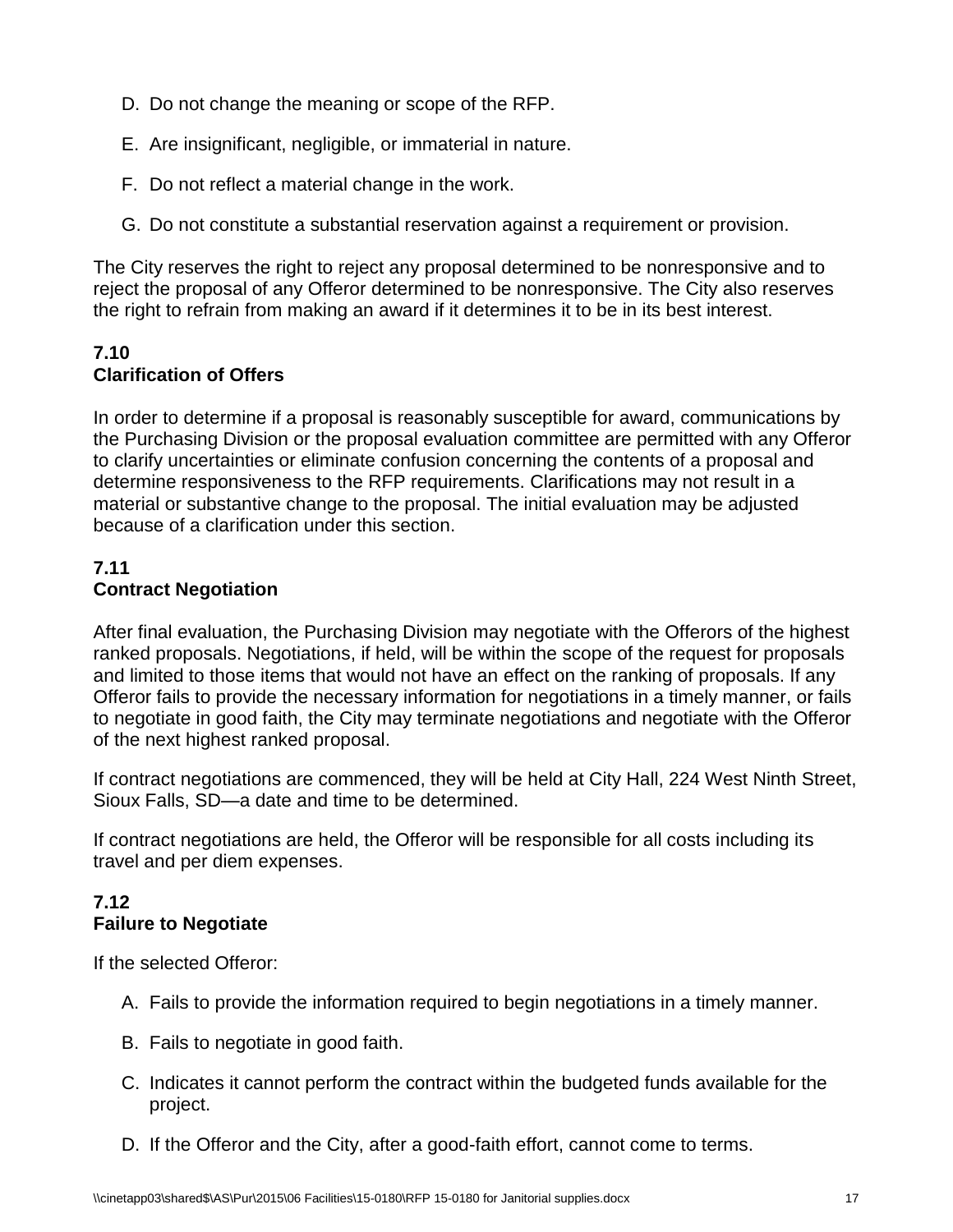The City may terminate negotiations with the Offeror initially selected and commence negotiations with the next highest ranked Offeror.

#### **7.13 Notice of Intent to Award—Offeror Notification of Selection**

After the completion of contract negotiations, the Purchasing Division will issue a written Notice of Intent to Award and send copies to all Offerors. The Notice of Intent to Award will set out the names and addresses of all Offerors and identify the proposal(s) selected for award. The scores and placement of other Offerors will not be part of the Notice of Intent to Award.

Successful Offerors named in the Notice of Intent to Award are advised not to begin work, purchase materials, or enter into subcontracts relating to the project until both the successful Offeror and the City sign the contract.

Any bidder who is aggrieved in connection with the award of a contract may protest. The protesting bidder shall file a written statement with the Purchasing Division during normal business hours within seven calendar days of the date the Mayor signed the bid award document.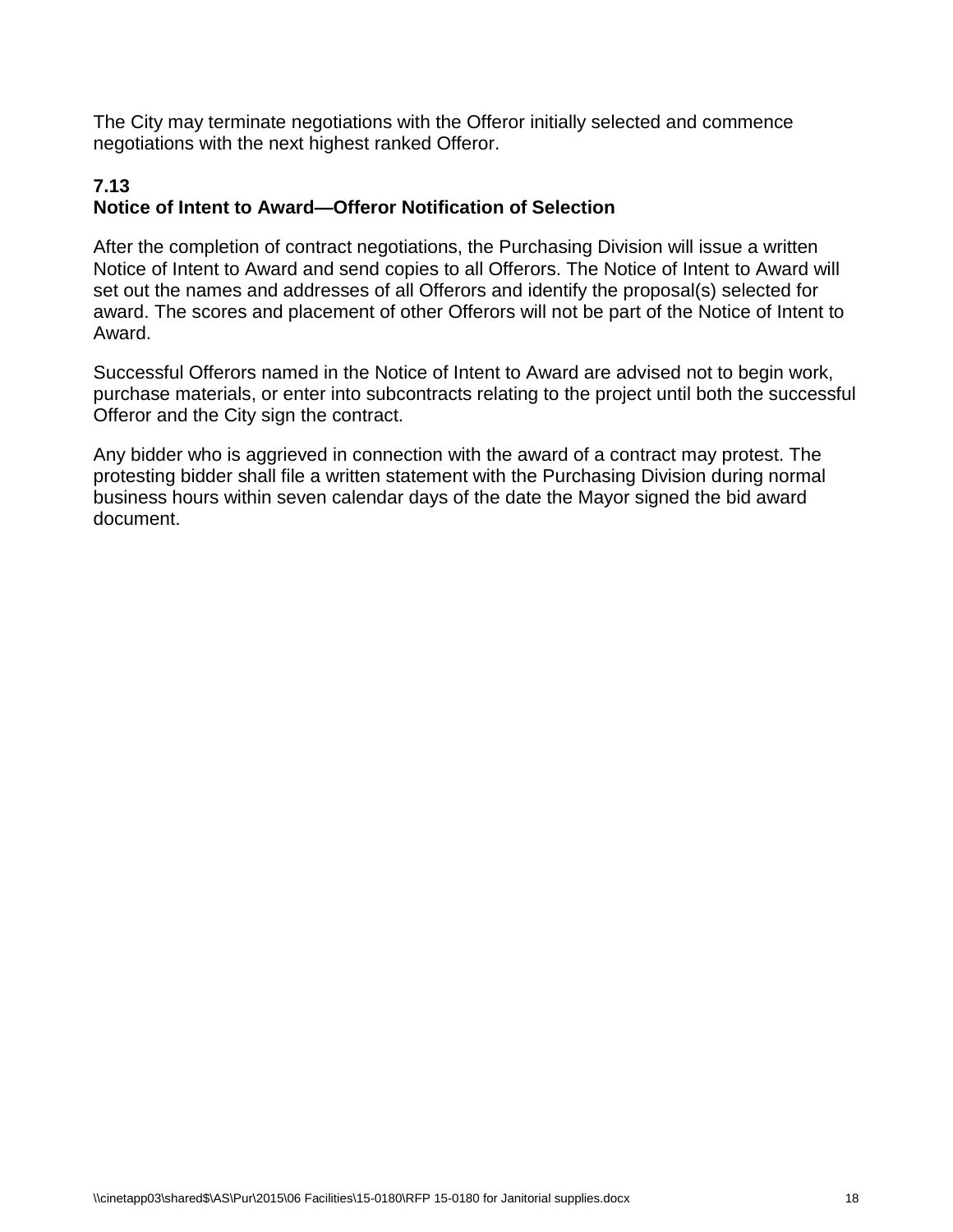### **SECTION EIGHT ATTACHMENTS**

### **8.01 Attachments**

- 1. Evaluation Summary.
- 2. General Terms and Conditions.
- 3. Exhibit A—Jan/San supplies are to include but not be limited to chemical, hand soap, sanitizer, gloves, restroom supplies, floor care supplies, and miscellaneous items.

**Special Note—**The 2015 usage information provided in Exhibit A, is for informational purposes only and does not guarantee future purchase volumes.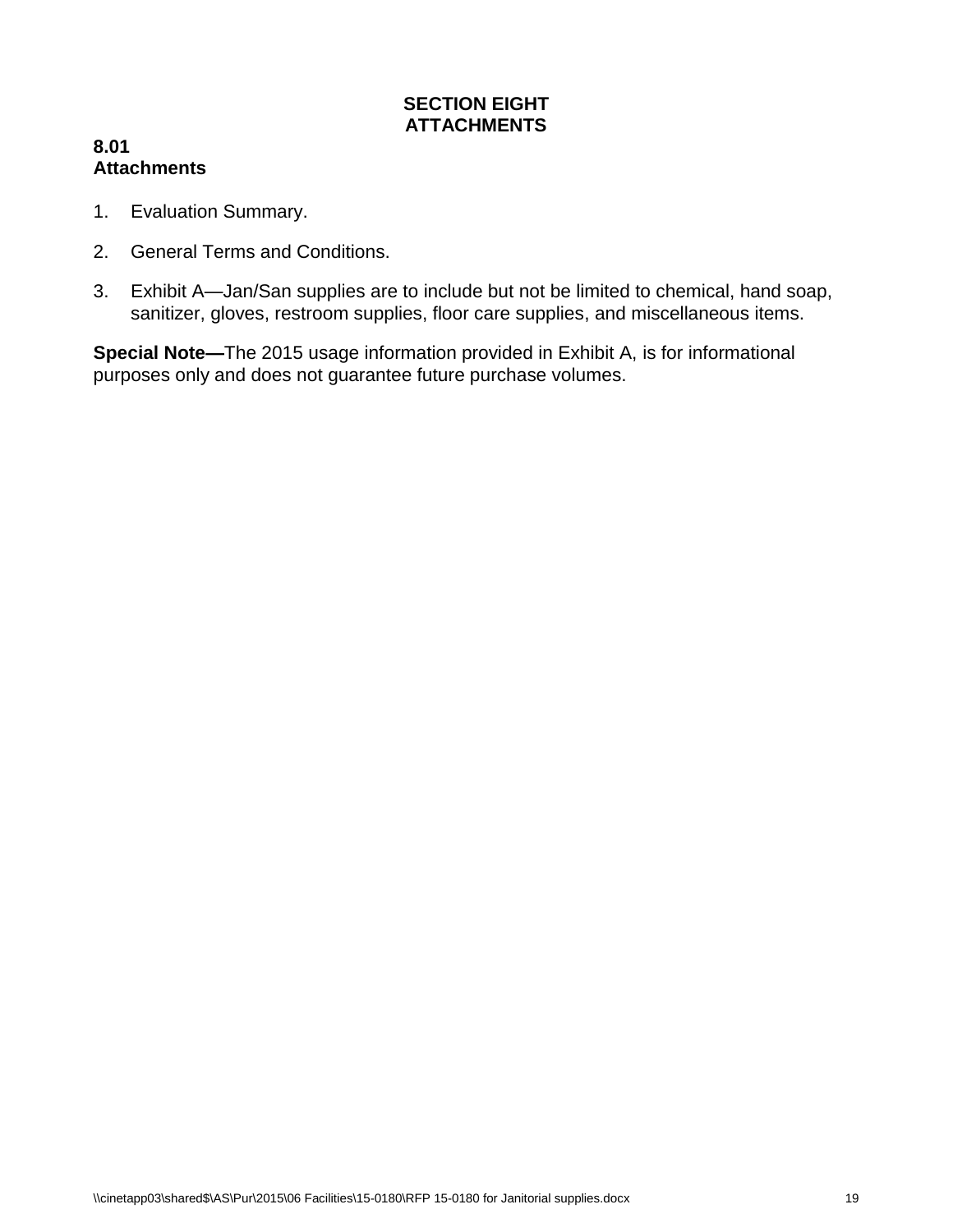| RFP 15-0180 Providing Janitorial Supplies and Support Services       |        |  |                               |                            |                    |                     |                 |
|----------------------------------------------------------------------|--------|--|-------------------------------|----------------------------|--------------------|---------------------|-----------------|
|                                                                      |        |  |                               |                            |                    |                     |                 |
| Evaluator's Name                                                     |        |  | <b>Vendor Being Evaluated</b> |                            |                    |                     |                 |
|                                                                      |        |  | Outstanding Good to           |                            | <b>Marginal</b> (3 | Unacceptable        |                 |
|                                                                      | Weight |  | (10 pts.)                     | Excellent (6 -8) or 4 pts) |                    | (0 <sub>pts</sub> ) | <b>Subtotal</b> |
| <b>Evaluation Criteria for Firm Selection</b>                        |        |  |                               |                            |                    |                     |                 |
|                                                                      |        |  |                               |                            |                    |                     |                 |
| Demonstrated ability to provide acceptable                           | 30     |  |                               |                            |                    |                     |                 |
| products, equipment and services.                                    |        |  |                               |                            |                    |                     |                 |
|                                                                      |        |  |                               |                            |                    |                     |                 |
|                                                                      | 25     |  |                               |                            |                    |                     |                 |
| Product Support and Customer Service                                 |        |  |                               |                            |                    |                     |                 |
| Experience, Qualifications, Plan and Past                            | 15     |  |                               |                            |                    |                     |                 |
| Performance.                                                         |        |  |                               |                            |                    |                     |                 |
|                                                                      |        |  |                               |                            |                    |                     |                 |
|                                                                      | 30     |  |                               |                            |                    |                     |                 |
| <b>Contract Cost</b>                                                 |        |  |                               |                            |                    |                     |                 |
|                                                                      |        |  |                               |                            |                    |                     |                 |
|                                                                      |        |  |                               |                            |                    |                     |                 |
|                                                                      |        |  |                               |                            |                    |                     |                 |
|                                                                      | 100    |  |                               |                            |                    |                     |                 |
| <b>Grand Total</b>                                                   |        |  |                               |                            |                    |                     |                 |
| Grading: Outstanding = 10 There is no 9 as a                         |        |  |                               |                            |                    |                     |                 |
| score, Adequate to Excellent = 6,7,8 There is                        |        |  |                               |                            |                    |                     |                 |
| no 5 as a score. Marginal = $3$ or 4. There is no                    |        |  |                               |                            |                    |                     |                 |
| 1 or 2 as a score 0 = Unacceptable                                   |        |  |                               |                            |                    |                     |                 |
| Note: There can only be one Firm scored as outstanding per category. |        |  |                               |                            |                    |                     |                 |
|                                                                      |        |  |                               |                            |                    |                     |                 |
| <b>Notes</b>                                                         |        |  |                               |                            |                    |                     |                 |
|                                                                      |        |  |                               |                            |                    |                     |                 |
|                                                                      |        |  |                               |                            |                    |                     |                 |
|                                                                      |        |  |                               |                            |                    |                     |                 |
|                                                                      |        |  |                               |                            |                    |                     |                 |
|                                                                      |        |  |                               |                            |                    |                     |                 |
|                                                                      |        |  |                               |                            |                    |                     |                 |
|                                                                      |        |  |                               |                            |                    |                     |                 |
|                                                                      |        |  |                               |                            |                    |                     |                 |
|                                                                      |        |  |                               |                            |                    |                     |                 |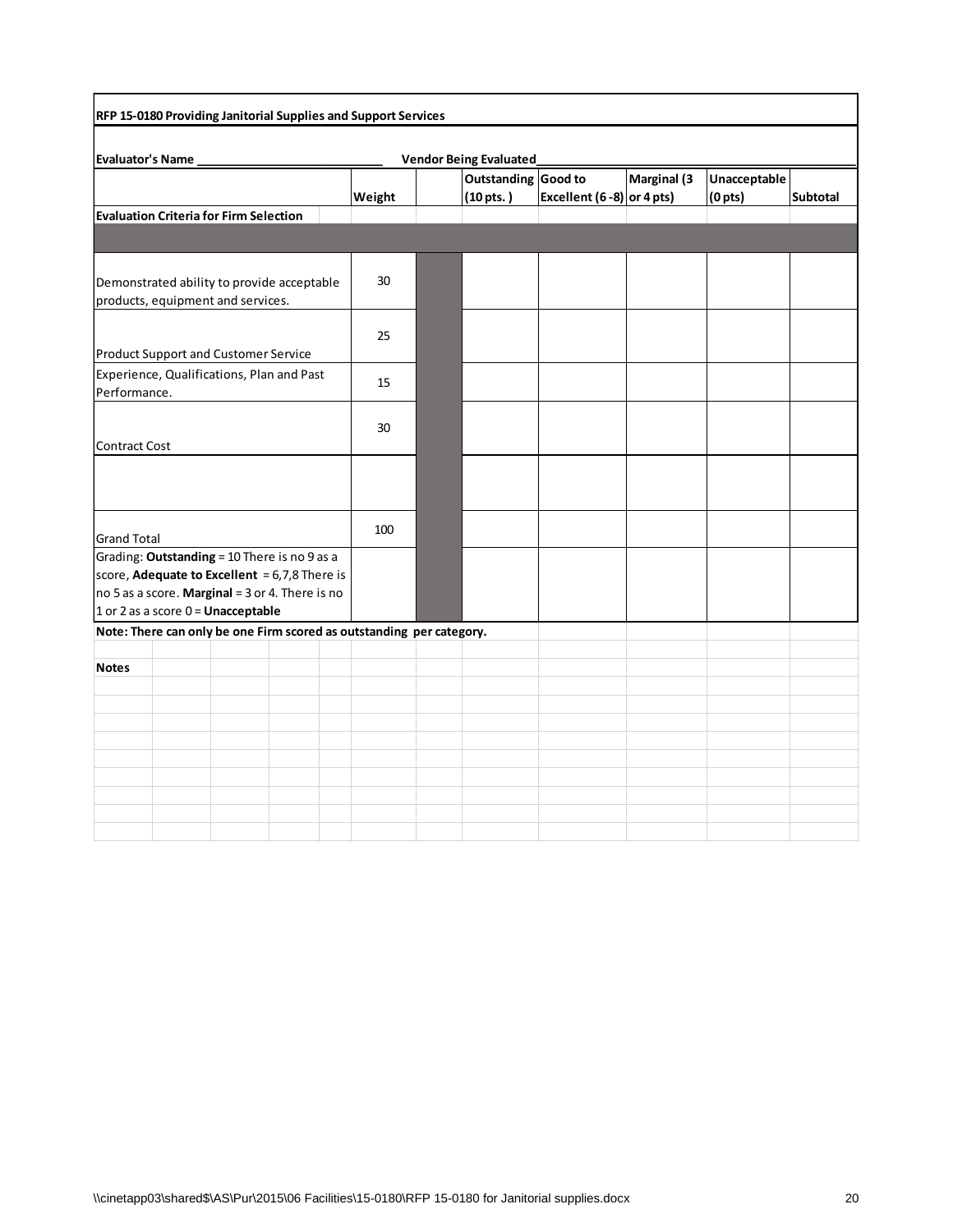### **General Terms and Conditions for Solicitations for the Invitation for RFP**

### **Supplies, Equipment, Materials, or Services**

1. **Purpose:** The purpose of this request is to provide the City of Sioux Falls with a contract for the purchase of supplies, equipment, materials, or services as specified herein.

#### 2. **Instructions to Bidders:**

Thoroughly examine the drawings, specifications, schedule, instructions, and all other solicitation documents.

- a. Make all investigations necessary to be familiar with conditions that affect the bid, such as, but not limited to, plant and facilities for delivery of material and equipment. No plea of ignorance by the bidder as a result of failure to investigate or examine conditions or failure to fulfill details of the contractual documents will be accepted as basis for varying the requirements of the **City** or changing the compensations due.
- b. Provide all required information on the forms furnished. Print or type name on bid and manually sign all copies in the space and on the forms provided. Telegraphic, fax, email, and online responses **will not be accepted** unless specifically authorized in the terms and conditions of the solicitation. If you obtained this solicitation by Internet posting, your response shall not contain any alteration to the document posted other than entering data in the spaces provided or including attachments as necessary. By submission of a response, Offeror affirms that no alteration of any kind has been made to this solicitation.
- c. Provide unit prices and extension prices. Where there is disagreement in the unit and extension prices, the unit price shall govern.
- d. Show your proposed delivery time (ARO days). Include weekends and holidays in counting days or months.
- e. Do not include sales taxes as the **City** is exempt from payment of these taxes.
- f. All prices quoted are to be FOB destination, City of Sioux Falls, Sioux Falls, South Dakota. Only FOB destination bids will be considered.
- g. All bids must be current and final at the time of opening in order to be considered responsive.

### 3. **Bidder's Certifications/Agreements:**

- a. You certify that you are duly qualified, capable, and otherwise bondable business entity.
- b. You warrant that all applicable patents and copyrights which exist on items bid have been adhered to and further, you warrant the **City** shall not be liable for any infringement of those rights. Such rights granted the **City** shall apply for the duration of the contract or for the life of the equipment or supplies purchased. **City** agrees not to sell, convey, barter, or otherwise extend the use or exclusive right granted herein to anyone other than **City** employees for official use as described in this contract. **City** will not knowingly or intentionally violate any patent, license, or copyrights applicable to items sold hereunder.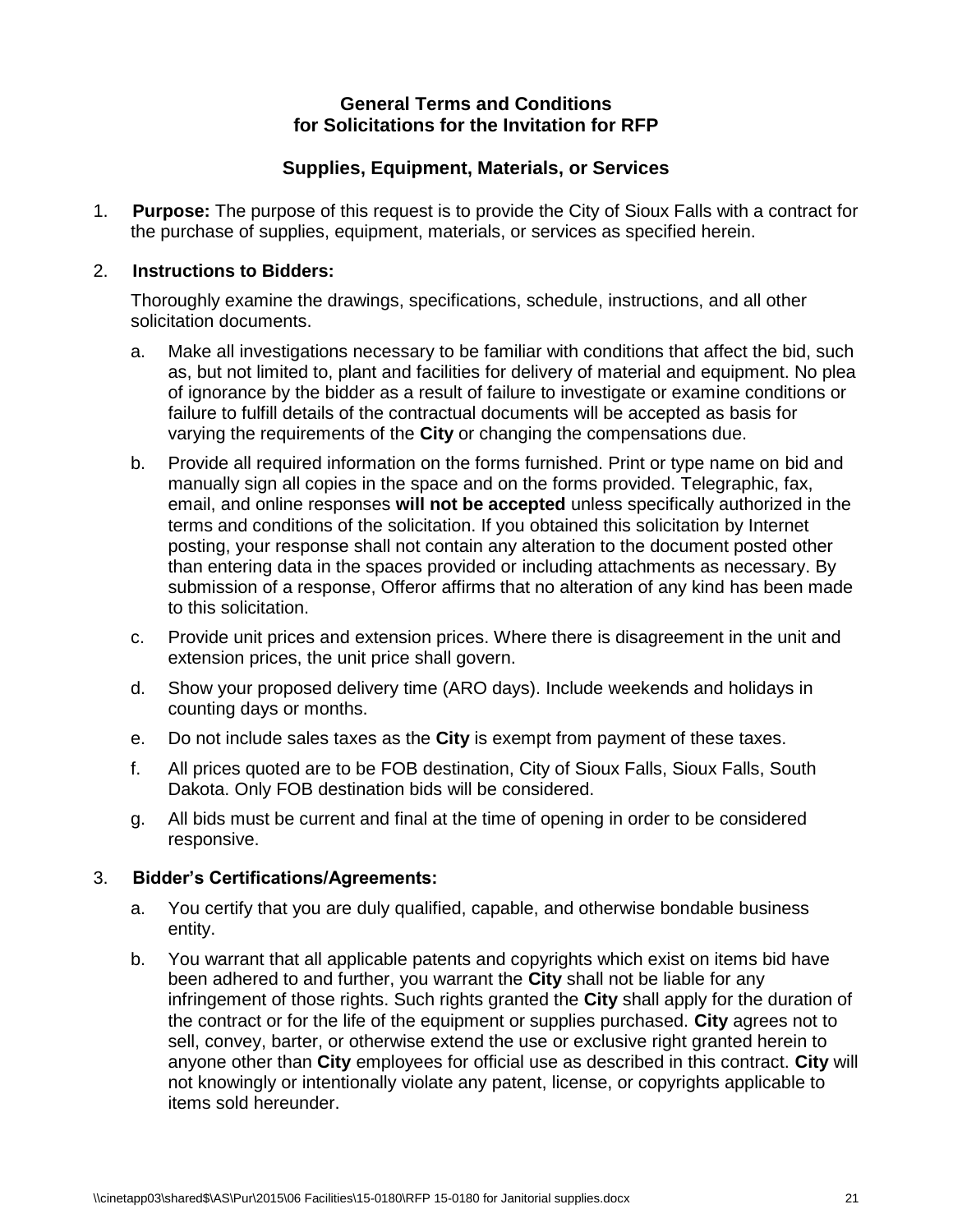- c. You certify that any substitute brand or item bid upon matches the performance and essential characteristics of the item in the specifications and agree to replace it in the event it does not conform. All information, brochures, specifications, etc., necessary to determine the alternate item conforms to that stated in the specifications, must be submitted with each offer.
- d. You warrant the offered price will be held firm and subject to acceptance by the **City** for a period of sixty (60) calendar days from the opening date.
- e. You affirm that any response has not included any preparation in collusion with any other bidder, and that the contents of any response as to prices, terms, or conditions of said response have not been communicated in any manner to any other person engaged in this type of business prior to the official opening of this solicitation.
- 4. **Completing the Bid Form:** All bids must be made on the bid forms provided by the City. Information shall be typed or printed in ink. Erasures and/or corrections must be initialed by the preparer. Each bid must be signed in ink by the bidder or authorized officer.
- 5. **Quality and Brand:** The specifications included herein are the minimum specifications for each product. Bidder shall indicate brand names of products to be supplied. Any material delivered that does not meet or exceed the specifications as awarded will be rejected.
- 6. **Price Discrepancies:** Any discrepancies between the bid unit price and extension shall be resolved in favor of the unit price.
- 7. **Local Preference:** By virtue of statutory authority, preference will be given to materials, products, and supplies found or produced within the state of South Dakota. Bidders residing in South Dakota shall be allowed a preference over the bid of any bidder from any other state enforcing or having a preference for resident bidders, equal to such preference.
- 8. **Conflicting Federal Rules Govern on Subsidized Projects:** The letting of any public contract in connection with funds that are granted or advanced by the United States of America shall be subject to the effect, if any, of related laws of said United States and valid rules and regulations of federal agencies in charge or governing use and payment of such federal funds. Bid awards, when federal funds are involved, must be made to the lowest responsive and responsible bidder without regard to state preferential bid provisions.
- 9. **Envelope:** Each bid must be sealed and submitted in or under cover of an envelope. All bids must be identified with the bid number and date of opening to be considered as a valid bid. Any bid submitted in other than the provided envelope may be subject to being opened prior to or after the public bid opening. Any bid so opened may be rejected and returned to the bidder without further consideration for award. Descriptive literature, if required, may be submitted in the provided envelope or a separate envelope. If in a separate envelope, the lower left corner of that envelope shall be identified as "Literature for Bid Request" and the Bid Request number. No prices shall be quoted on the literature.
- 10. **Bid Guaranty:** Each bid of \$25,000 or greater must be accompanied by a bid bond, certified check, cashier's check, or bank draft in the amount that equals 10% of the total amount bid. All bid guaranties shall be made payable to the City of Sioux Falls. Bonds shall be issued by a surety authorized to do business in this state. Checks shall be certified or issued by a state or national bank. Bid guaranties of unsuccessful bidders shall be returned within 30 calendar days of the bid opening. **Bid guaranties other than those mentioned will not be accepted by the City of Sioux Falls.** Bid guaranty of the successful bidder shall be retained until the contract is executed and a performance guaranty (if applicable)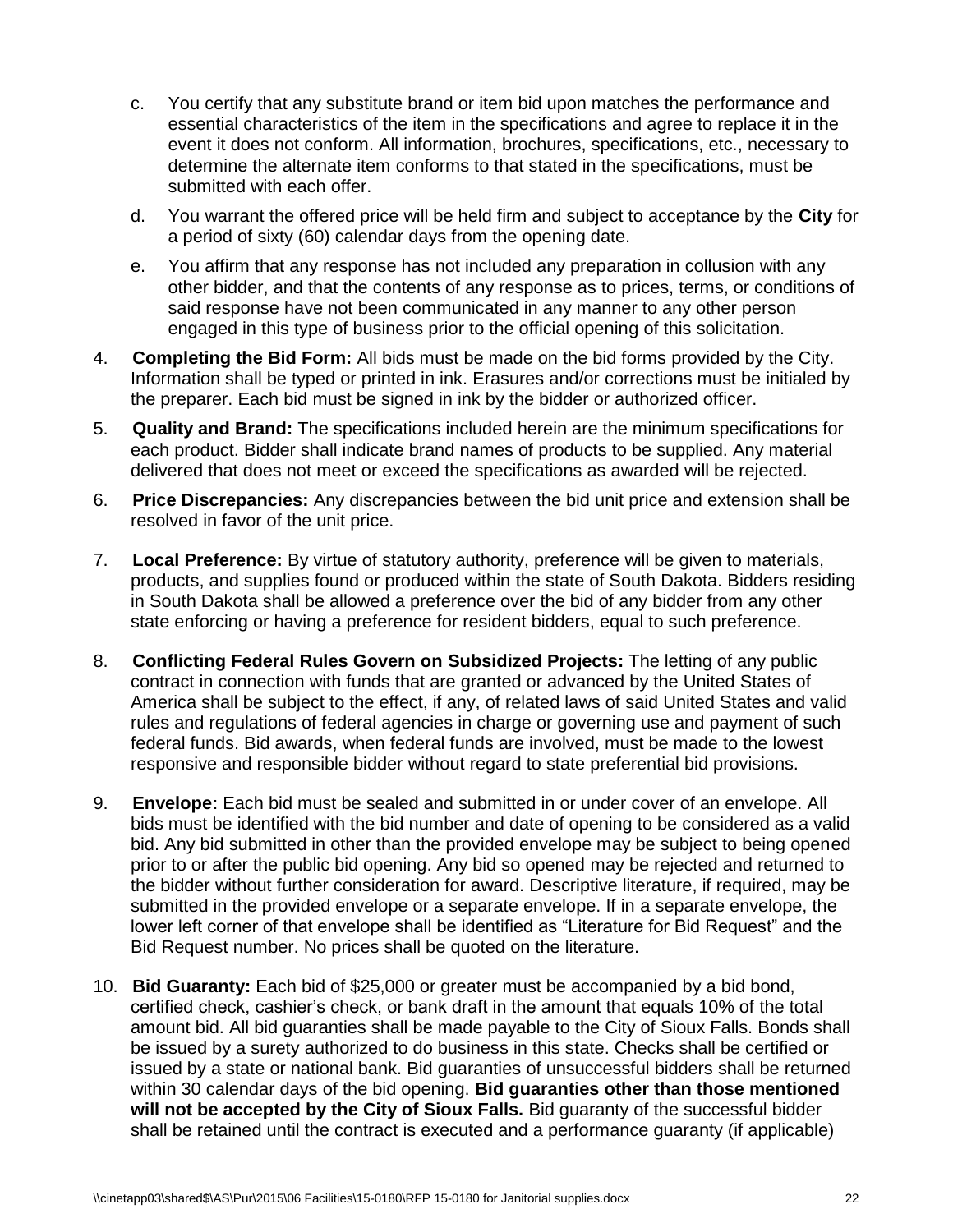has been submitted. Should a successful bidder fail to enter into contract, the bid guaranty shall be forfeited to the City to compensate the administrative expenses of making a reaward or issuing a new request.

- 11. **Quantities:** The quantity indicated for each item in the specifications is estimated only, and the City reserves the right to order less or more as dictated by actual needs.
- 12. **Orders, Invoices, and Payments:** Purchase orders or government procurement cards will be issued/used at time of award and/or throughout the contract period for actual quantities ordered. Invoices or packing slips shall be submitted with the bill to the address indicated on each order. Payments shall be processed upon receipt of correct invoice (or normal procurement card process) after receipt and acceptance of each delivery.
- 13. **Questions:** All questions shall be directed to Purchasing, Third Floor, City Hall, 224 West Ninth Street, P.O. Box 7402, Sioux Falls, South Dakota 57117-7402; telephone (605)-367-8013. If the Purchasing Manager deems it of general interest, the answer shall be issued in written addendum to each vendor that has been sent a bid request.
- 14. **Withdrawal of Bids:** A bid may be withdrawn by the bidder by letter, telegram, or in person before the time set for the opening of bids. No bid shall be withdrawn for a period of 30 (thirty) days after the bid opening.
- 15. **Contract:** The successful bidder(s) will be required to enter into contract by signature on separate contract documents which will be prepared by the City from information in this bid request and the successful bidder's response thereto.
- 16. **Nonappropriation of Funds:** In the event funds are not budgeted or appropriated for any fiscal year, purchase under this contract shall impose no obligation on the City of Sioux Falls and shall become null and void except as to the purchases agreed upon for which funds have been appropriated or budgeted, and no right of action or damage shall accrue to the benefit of the bidder/Contractor, its successors, or assignees, for any further payments.
- 17. **Entering into Contract:** After receiving notice of a contract award, the successful bidder shall enter into a contract with the City within the time specified in the invitation for bids or request for proposals. If any bidder fails to timely enter into the contract, the contract may be awarded to the next lowest bidder unless all bids or proposals are rejected. The defaulting bidder may be responsible for the difference in price.
- 18. **Recovery from Defaulting Bidder:** If any successful bidder fails to fulfill the conditions of an awarded contract, the City may proceed to recover from the defaulting party whatever damages may have been sustained as a result of the default. The City shall have all remedies provided in the contract and provided by law.
- 19. **Disallowance of Noncomplying Bid or Offer, Contracts in Violation Void:** Any bidder or Offeror who fails to comply with the provisions of SDCL 5-18A, 5-18B, 5-18C, and 5-18D, or who provides any false information in the submission of any bid or offer is subject to having their bid or offer disallowed by the City. Any contract entered into in violation of SDCL 5-18A, 5-18B, 5-18C, and 5-18D is null and void.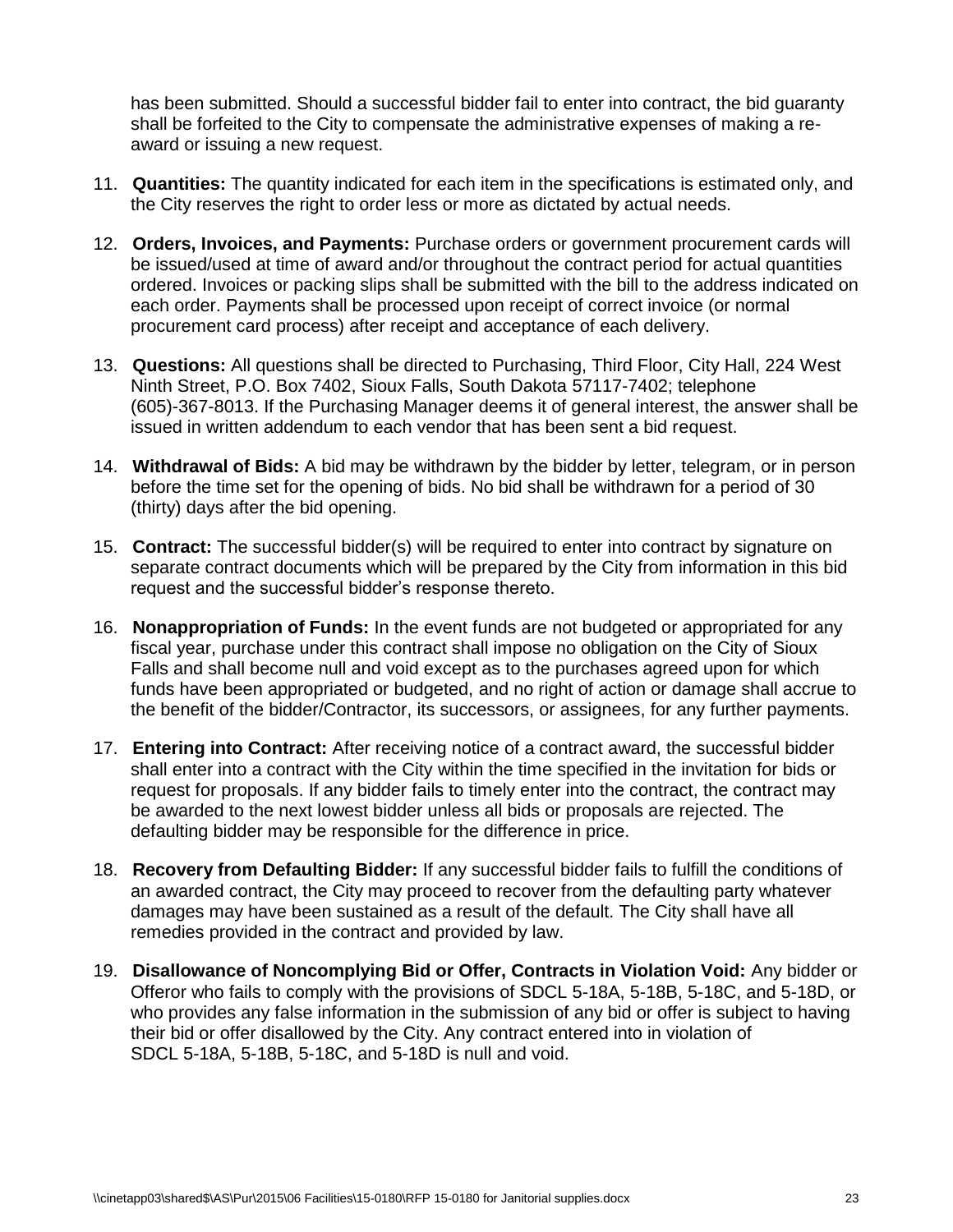20. **Supplies Manufactured from Recycled or Bio-based Materials:** The City will give up to a 5 percent preference to the purchase of supplies manufactured from recycled or biobased materials. Bidder must supply the City with written proof from the manufacturer that the supplies were produced with 100 percent recycled or bio-based materials.

### **Civil Rights Requirements**

- (a) With respect to any and all business conducted or acts performed pursuant to this contract, Contractor shall be deemed an employer within the meaning of Chapter 98 of the Code of Ordinances of Sioux Falls, SD, entitled "Human Relations" and shall be subject to the provisions of such chapter.
- (b) In the event Contractor fails to perform the aforesaid contractual provisions, this contract may forthwith be terminated and canceled in whole or in part by the City; and said Contractor shall be liable for any costs or expense incurred by City in obtaining from other sources the work and services to be rendered or performed or the goods or properties to be furnished or delivered to the City under this contract if terminated or canceled.
- (c) Should the Human Relations Commission, in a proceeding brought forth as provided in Chapter 98 of the Code of Ordinances of Sioux Falls, SD, find that the said Contractor has engaged in discrimination in connection with this contract and issue a cease and desist order with respect thereto, the City shall withhold up to 15% (fifteen percent) of the contract price until such time as the Commission's order has been complied with or the Contractor has been adjudicated not guilty of such discrimination.
- (d) Contractor will permit access to any and all records pertaining to hiring and employment and to other pertinent data and records for the purpose of enabling the Human Relations Commission, its agencies or representatives, to ascertain compliance with the provisions of Chapter 98 of the Code of Ordinances of Sioux Falls, SD, applicable to said Contractor.
- (e) This section shall be binding on all of the subcontractors and/or suppliers of Contractor.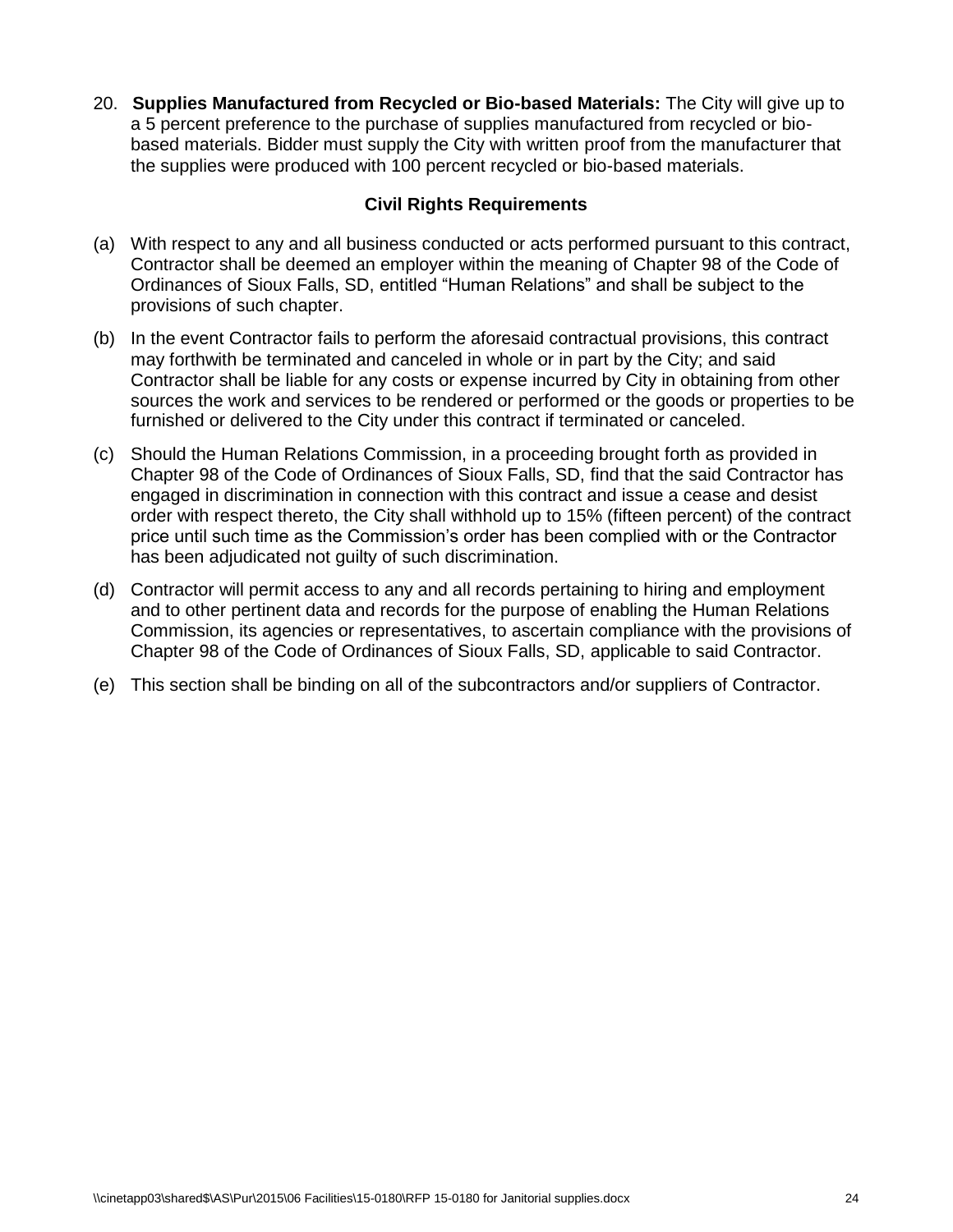# **EXHIBIT A—JAN/SAN SUPPLIES**

| <b>Part Number and Product</b><br><b>Description</b> | <b>Application</b>       | Pkg. Size<br>Case |           | <b>Brand/Manf.</b>   | 2015<br><b>Usage</b>  |
|------------------------------------------------------|--------------------------|-------------------|-----------|----------------------|-----------------------|
| ANPYL3560-Top Loader,<br><b>RTU</b>                  | Laundry                  | 4                 | 1 gal.    | Anderson             | 12 cases              |
| CLO30966-Clorox Bleach,<br><b>RTU</b>                | <b>Multiple Use</b>      | 3                 | 121 oz.   | Clorox               | 46 cases              |
| CLR031-Aerosol Cleaner<br>Mr. Jinx                   | All Purpose              | 12                | 19 oz.    | Claire               | 12 cases              |
| <b>CLR873-Aerosol Germicidal</b><br>Cleaner          | <b>Foaming Cleaner</b>   | 12                | 19 oz.    | Claire               | 24 cases              |
| <b>CLR876-Aerosol Germicidal</b><br>Cleaner          | <b>Foaming Cleaner</b>   | 12                | 19 oz.    | Claire               | 60 cases              |
| CLR880-Vandalism Mark and<br>Stain Remover, RTU      | Specialty                | 12                | 15 oz.    | Claire               | 21 cases              |
| CRPEWAVE18PB-Mop<br>Pocket 6"X18"                    | Micro fiber Mop          |                   | 1 each    | Creative<br>Products | 24 mops               |
| CSM3686314-Broom, 48 in.<br>Fine Filament, blue      | <b>Broom</b>             |                   | 1 each    | Carlisle             | 19 brooms             |
| CSM4526700-Handle Wood<br>Lumathread 5 ft. 15/16 in. | Handle                   | 12                | 1 each    | Carlisle             | 20 handles            |
| DEBGPF3LNA-Solopol Gritty<br>Foam                    | HD Hand soap             | $\overline{2}$    | 3.25 ltr. | Deb                  | 20 cases              |
| FRE2WDS60CMF-Urinal<br>Screen Cucumber Melon         | Restroom care            | 10                | 1 each    | Wave                 | 13 cases              |
| FREEA36CT-Air Freshener<br><b>Citrus</b>             | Air Freshener            | 6                 | 6 each    | Eco Air              | 79 cases              |
| <b>FREE ACAB-Air Freshener</b><br>Cabinet            | Air Freshener            | 6                 | 6 each    | Eco Air              | 15 cases              |
| GOJ965124-Hand Sanitizer,<br>Clear Gel               | <b>Hand Care</b>         | 24                | 4 oz.     | Purell               | 48 cases              |
| HIL0010304-Light Acid Bowl<br>Cleaner, 9%, RTU       | <b>Bowl Cleaner</b>      | 12                | $1$ qt.   | Hillyard             | 48 cases              |
| HIL0010404-Liquid Swabby II                          | <b>Bowl Cleaner</b>      | 12                | $1$ qt.   | Hillyard             | 66 cases              |
| HIL0010604-Crème Clean,<br><b>RTU</b>                | Disinfectant             | 12                | 1 qt.     | Hillyard             | 18 cases              |
| HIL0012504-Extra Strength<br>CSP Cleaner             | <b>HD Cleaner</b>        | 12                | 1 qt.     | Hillyard             | 12 cases              |
| HIL0014706-Devastator, Bulk<br>Concentrate           | <b>Floor Stripper</b>    | 4                 | $1$ gal.  | Hillyard             | 40 cases              |
| HIL0017906-Lemon<br>Disinfectant                     | Disinfectant             | 4                 | $1$ gal.  | Hillyard             | 14 cases              |
| HIL0018204-Bodily Fluid<br>Disposal Kit              | Specialty                | 1                 | 1 each    | Hillyard             | 12 kits               |
| HIL0018306-Defoamer                                  | Carpet Care              | 4                 | 1 gal.    | Hillyard             | $\overline{1}2$ cases |
| HIL0021906-Nutra-RinseÒ,<br><b>Bulk Concentrate</b>  | <b>Floor Neutralizer</b> | 4                 | $1$ gal.  | Hillyard             | 16 cases              |
| HIL0034106-Seal 3410, RTU                            | <b>Floor Sealer</b>      | 4                 | $1$ gal.  | Hillyard             | 24 cases              |
| HIL0036403-Affinity Hair and<br>Body                 | Soap                     | 4                 | 1250 ml   | Hillyard             | 12 cases              |
| HIL0038806-Antibacterial<br>Soap                     | Soap                     | 4                 | 1 gal.    | Hillyard             | 16 cases              |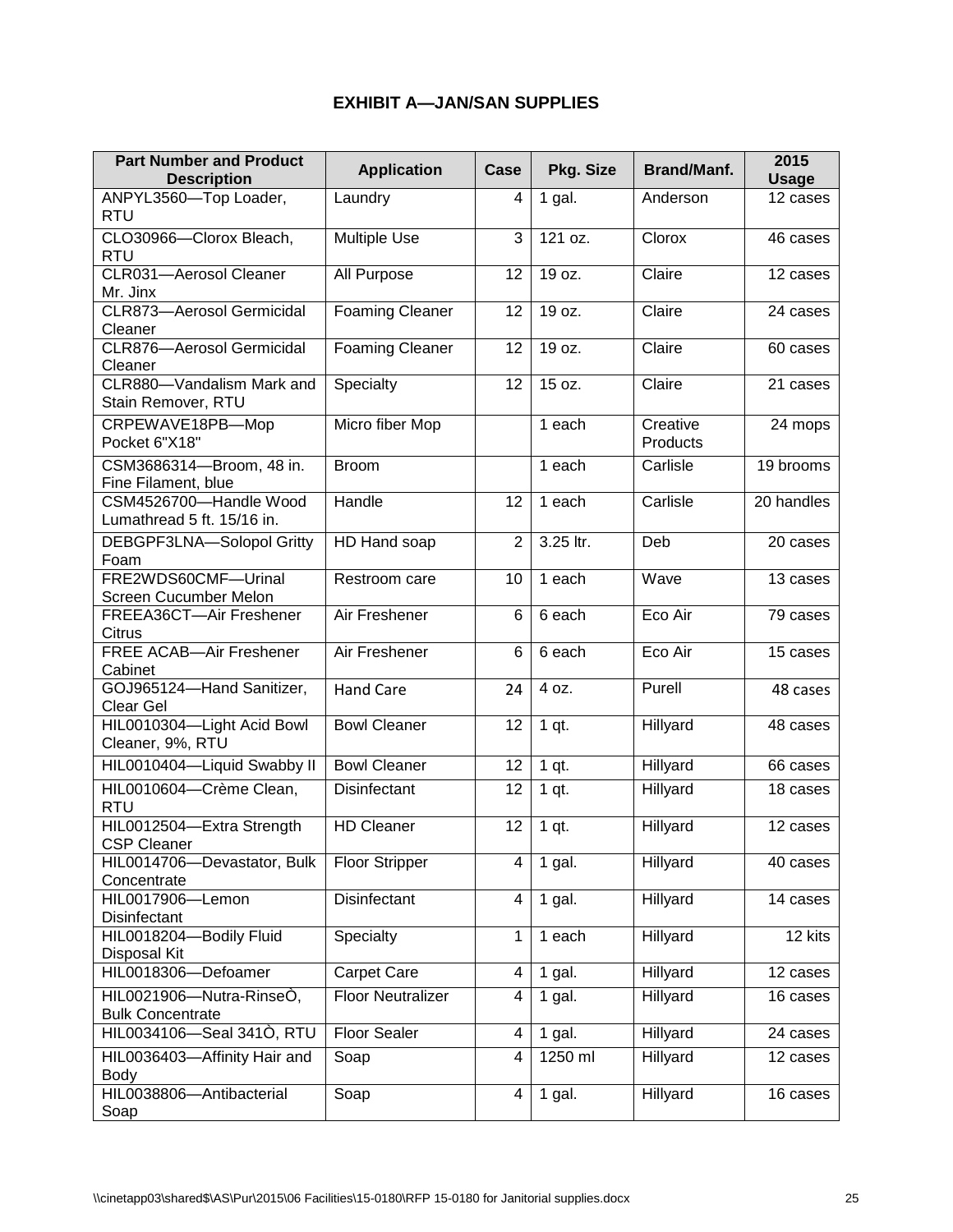| <b>Part Number and Product</b><br><b>Description</b>                                 | <b>Application</b>    | Case           | Pkg. Size  | Brand/Manf. | 2015<br><b>Usage</b> |
|--------------------------------------------------------------------------------------|-----------------------|----------------|------------|-------------|----------------------|
| HIL0039103-Spa-Plus Body<br>and Hair Foam Soap, Green,<br><b>Cucumber Melon</b>      | Soap                  | 4              | 1250 ml    | Hillyard    | 91 cases             |
| HIL0039482-Mandrin-<br>Cranberry Prem. Foam Soap                                     | Soap                  | 6              | 14 oz.     | Hillyard    | 24 cases             |
| HIL0040403-Affinity Pink<br>Lotion                                                   | Soap                  | 4              | 1250 ml    | Hillyard    | 40 cases             |
| HIL0041003-Hand Sanitizer,<br>Clear Foam                                             | <b>Hand Care</b>      | 4              | 1000 ml    | Hillyard    | 12 cases             |
| HIL0041103-Affinity Prem.<br>Green Select Foam Soap,<br>Clear                        | Soap                  | $\overline{4}$ | 1250 ml    | Hillyard    | 188 cases            |
| HIL0046604-Take Down<br>Cherry                                                       | Enzyme<br>Deodorizer  | 12             | $1$ qt.    | Hillyard    | 72 cases             |
| HIL0047006-Liquid Enzyme II                                                          | Drain Maintainer      | 4              | 1 gal.     | Hillyard    | 20 cases             |
| HIL0047506-Tile and Grout<br>Cleaner/Renovator                                       | Floor Care            | 4              | $1$ gal.   | Hillyard    | 12 cases             |
| HIL0052806-North Star, RTU                                                           | Floor Finish          | 4              | $1$ gal.   | Hillyard    | 20 cases             |
| HIL0053406-Explorer O, RTU                                                           | Floor Finish          | 4              | 1 gal.     | Hillyard    | 68 cases             |
| HIL0070222-CC Mariner                                                                | Restroom/shower       | 6              | $1/2$ gal. | Hillyard    | 18 cases             |
| HIL0080225-Arsenal Windo-<br>Clean+                                                  | <b>Window Cleaner</b> | 4              | $2.5$ ltr. | Hillyard    | 22 cases             |
| HIL0081025-Arsenal No. 10<br>Top Clean $\dot{O}^*$ , Proportioning<br>System product | <b>Floor Cleaner</b>  | 4              | 2.5 ltr.   | Hillyard    | 29 cases             |
| HIL0081625-Arsenal RE-<br>JUV-NALO, Proportioning<br>System product                  | Disinfectant          | 4              | 2.5 ltr.   | Hillyard    | 57 cases             |
| HIL0084125-Arsenal<br>Degreaser                                                      | Degreaser             | 4              | 2.5 ltr.   | Hillyard    | 12 cases             |
| HIL0081825-Arsenal<br>Neutralizer                                                    | General               | 4              | 2.5 ltr.   | Hillyard    | 36 cases             |
| HIL0082225-Arsenal No. 22<br>Citrus-Scrub, Proportioning<br>System Product           | Cleaner/Degreaser     | 4              | 2.5 ltr.   | Hillyard    | 42 cases             |
| HIL0082925-Arsenal Green<br>Select Bathroom Cleaner                                  | Cleaner               | 4              | 2.5 ltr.   | Hillyard    | 12 cases             |
| HIL0083225-Arsenal Suprox-<br>D Proportioning System                                 | Disinfectant          | 4              | 2.5 ltr.   | Hillyard    | 12 cases             |
| HIL0083825-Arsenal Suprox<br><b>Proportioning System</b>                             | Cleaner               | 4              | 2.5 ltr.   | Hillyard    | 40 cases             |
| HIL0090204-Liquid Gum-Go                                                             | Specialty             | 4              | $1$ gal.   | Hillyard    | 12 cases             |
| HIL0101904-Germicidal<br>Foaming Cleaner, RTU                                        | Fungicide             | 12             | 1 qt.      | Hillyard    | 12 cases             |
| HIL0103055-Aerosol Gum<br>Go                                                         | Specialty             | 12             | 6.5 oz.    | Hillyard    | 12 cases             |
| HIL0103455-Aerosol Oil<br><b>Stainless Steel Cleaner</b>                             | Specialty             | 12             | 15 oz.     | Hillyard    | 12 cases             |
| HIL0103954-Germicidal<br>Foaming Cleaner, RTU                                        | Cleaner               | 12             | 20 oz.     | Hillyard    | 12 cases             |
| HIL0103955-Aerosol<br>Germicidal Foaming Cleaner,<br>RTU                             | Cleaner               | 12             | 19 oz.     | Hillyard    | 36 cases             |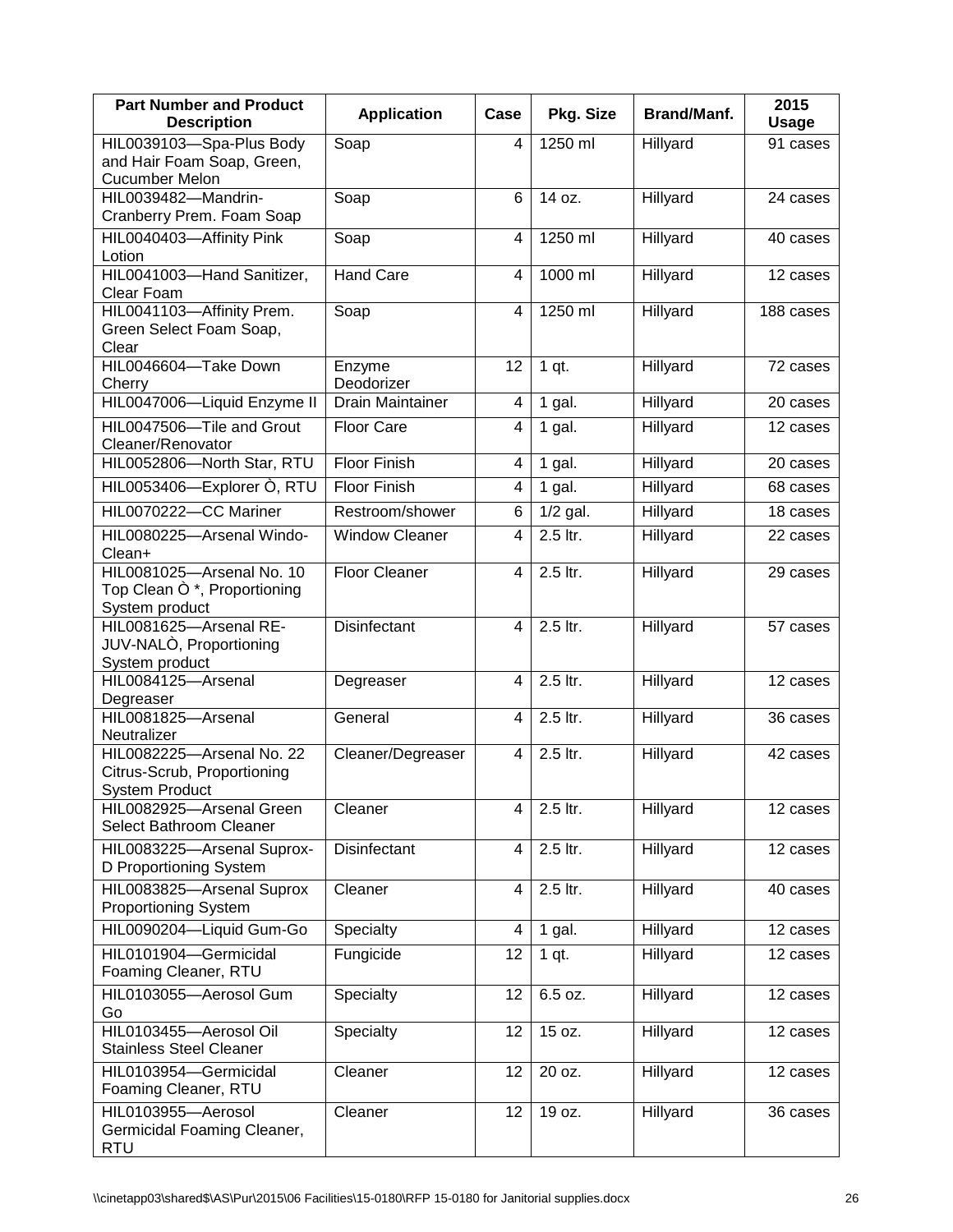| <b>Part Number and Product</b><br><b>Description</b>                      | <b>Application</b> | Case | Pkg. Size         | Brand/Manf. | 2015<br><b>Usage</b>  |
|---------------------------------------------------------------------------|--------------------|------|-------------------|-------------|-----------------------|
| HIL0105055-Aerosol Graffiti<br>Remover                                    | Specialty          | 12   | 15 oz.            | Hillyard    | 51 cases              |
| HIL0105654-Super Hil-AireO<br>Citrus, RTU                                 | Disinfectant       | 12   | 16 oz.<br>Aerosol | Hillyard    | 12 cases              |
| HIL01063-Wipe Q&C Hard<br><b>Surface Disinfectant</b>                     | Disinfectant       | 6    | 65 CT             | Hillyard    | 42 cases              |
| HIL0107554-Quick and<br>Clean, Metered Air Refill,<br>Cinnamon            | Air Freshener      | 12   | 7 oz.             | Hillyard    | 36 cases              |
| HIL0107555-Quick and<br>Clean, Metered Air Refill,<br>Cinnamon            | Air Freshener      | 12   | 7 oz.             | Hillyard    | $\overline{12}$ cases |
| HIL0108354-Quick and<br>Clean, Metered Air Refill, Wild<br><b>Berry</b>   | Air Freshener      | 12   | 7 oz.             | Hillyard    | 12 cases              |
| HIL0108355-Quick and<br>Clean, Metered Air Refill, Wild<br>Berry          | Air Freshener      | 12   | 7 oz.             | Hillyard    | 24 cases              |
| HIL0113155-Aerosol Heavy<br>Duty Multi-Purpose Cleaner                    | Cleaner            | 12   | 20 oz.            | Hillyard    | 24 cases              |
| HIL0113555-Aerosol Hil<br><b>Treat Dust Mop Treatment</b>                 | Dust Mop           | 12   | 14 oz.            | Hillyard    | 51 cases              |
| HIL0113654-Aerosol Extreme<br><b>Odor Neutralizer</b>                     | Air Freshener      | 12   | 10 oz.            | Hillyard    | 12 cases              |
| HIL0113754-Aerosol Extreme<br>Odor Neutralizer Fogger                     | Air Freshener      | 12   | 10 oz.            | Hillyard    | 24 cases              |
| HIL0116354-Aerosol Island<br><b>Flowers Metered</b>                       | Air Freshener      | 12   | 7 oz.             | Hillyard    | 12 cases              |
| HIL24609-Mop Wet<br>Relentless MF 5in LG Blue                             | Mop                | 1    | 1 each            | Hillyard    | 12 mops               |
| HIL24620-Cloth MF 16X16<br><b>Blue</b>                                    | Microfiber         | 1    | 1 each            | Hillyard    | 25 cloths             |
| HIL24621-Cloth MF 16X16<br>Green                                          | Microfiber         | 1    | 1 each            | Hillyard    | 156 cloths            |
| HIL24622-Cloth MF 16X16<br>Red                                            | Microfiber         | 1    | 1 each            | Hillyard    | 168 cloths            |
| HIL24623-Cloth MF 16X16<br>Yellow                                         | Microfiber         | 1    | 1 each            | Hillyard    | 72 cloths             |
| HIL24626-Cloth MF Glass<br>and Mirror 16X16 Blue                          | Microfiber         | 1    | 1 each            | Hillyard    | 48 cloths             |
| HIL24966-Mop Wet Blend<br>Looped End NB Med White                         | Mop                | 1    | 1 each            | Hillyard    | 53 mops               |
| HIL30404-Multi-Purpose<br>Glove, Flock Lined, Latex 18<br>mil, Yellow, XL | Glove              | 1    | 1 pair            | Hillyard    | 12 gloves             |
| HIL30411-Glove Nitrile<br>Powder Free MED                                 | Glove              | 10   | $100/b$ ox        | Hillyard    | 78 cases              |
| HIL30412-Glove Nitrile<br>Powder Free LG                                  | Glove              | 10   | $100/b$ ox        | Hillyard    | 91 cases              |
| HIL30413-Glove Nitrile<br>Powder Free XL                                  | Glove              | 10   | $100/b$ ox        | Hillyard    | 114 cases             |